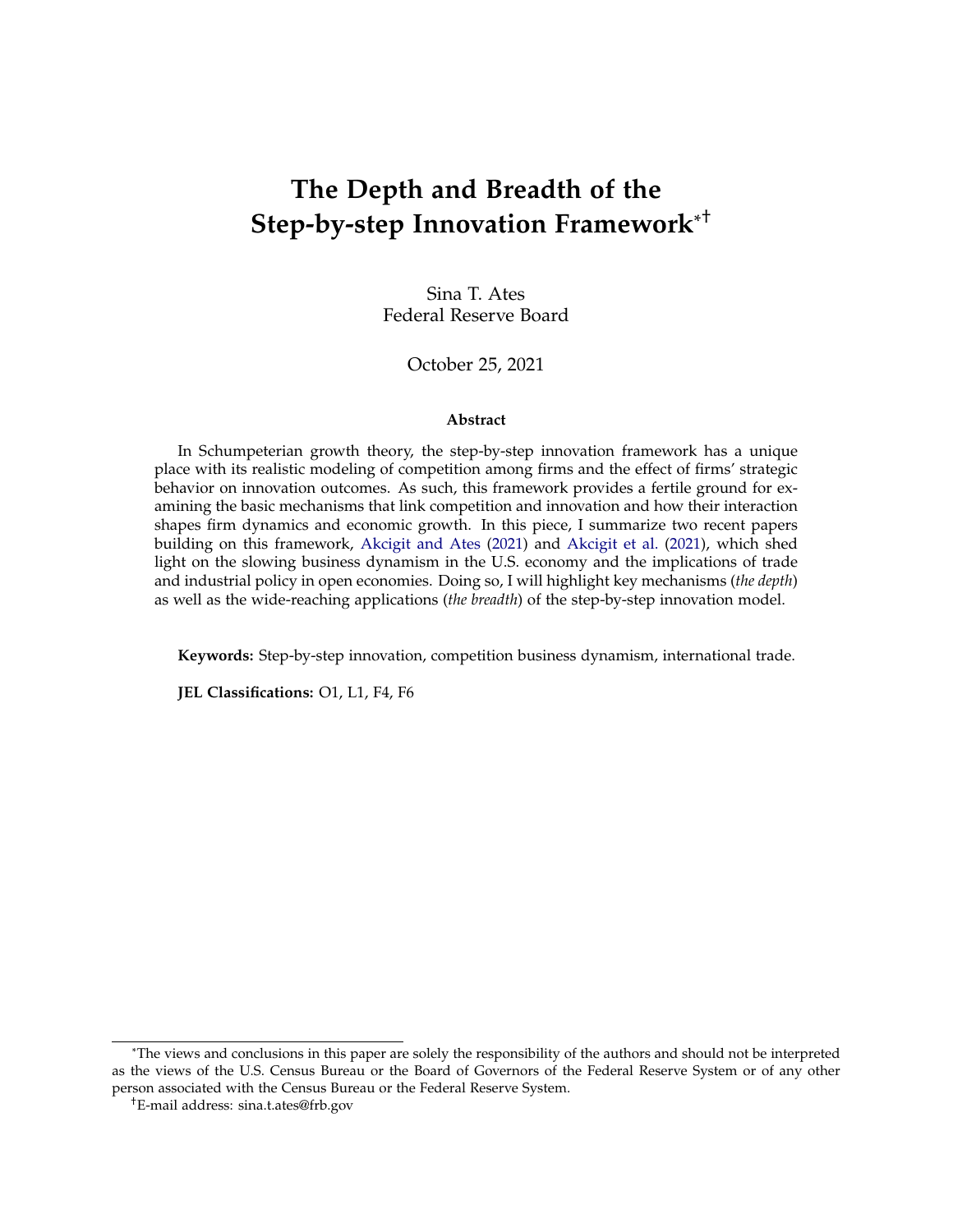### **1 Introduction**

Looking back at the past 30 years, one can comfortably conclude that [Aghion and Howitt](#page-20-2) [\(1992\)](#page-20-2), with the tremendous body of work that followed, was a big bang in the literature of economic growth. The way the theory operationalized the Schumpeterian paradigm and the process of creative destruction did not just reshape how economists think about economic growth but also contributed to the analysis of a vast set of topics, ranging from intellectual property rights policies to international trade to environmental issues. One such fundamental topic is the relationship between competition between firms and economic growth, and the authors contributed to it with another seminal framework that extends the Shumpeterian paradigm in substantial ways: the step-by-step innovation model. In this piece, I will discuss the significance of this—arguably underutilized—framework along with some recent applications.

Notwithstanding its numerous merits, the first-generation model of Schumpeterian creative destruction laid out in [Aghion and Howitt](#page-20-2) [\(1992\)](#page-20-2) did not truly capture the essence of competition between firms. While innovations are still competitive in that framework—the entrepreneur with an invention replaces the incumbent—it is not the case that firms respond to each other's actions in a forward–looking fashion.<sup>[1](#page-1-0)</sup> Only the outsiders (potential entrants) innovate in equilibrium, whereas incumbents did not, reflecting Arrow's replacement effect. Moreover, the firstgeneration models predicted only a negative relationship between competition and economic growth predicated on the appropriability effect. Yet subsequent empirical evidence pointed to the other direction, showing that competition can in fact boost economic growth and innovation in various environments.

Faced with these challenges, Philippe Aghion, Peter Howitt, and coauthors strove to build a more flexible framework that can speak to the nature of competition between firms and matches the relevant empirical evidence better. Crucially, they relaxed the assumption of a linear R&D production function and introduced decreasing returns to  $R&D$  at the firm level.<sup>[2](#page-1-1)</sup> This small but fundamental change implies that incumbent firms find it optimal to invest in R&D. As introduced and analyzed extensively in a series of seminal papers [\(Aghion et al.,](#page-20-3) [1997,](#page-20-3) [2001,](#page-20-4) [2005\)](#page-20-5), this new feature altered the dynamics of the model greatly while still retaining the core of the Schumpeterian creative destruction.<sup>[3](#page-1-2)</sup>

<span id="page-1-0"></span><sup>&</sup>lt;sup>1</sup>Still, the concept of competitive innovations and Schumpeterian creative destruction distinguishes these firstgeneration models from contemporary work on endogenous growth theory. For instance, another milestone in this literature, [Romer](#page-22-0) [\(1990\)](#page-22-0), conceptualizes the endogenous nature of economic growth through the expansion of varieties in an economy enabled by the creation of non-rivalrous ideas. In this setting, each variety is produced by a monopolist that owns the blueprint for production of that specific variety, and once the monopolist obtains that blueprint, it does not face any competitive pressure from other firms, be it potential entrants with newer blueprints or other incumbents.

<span id="page-1-1"></span><sup>&</sup>lt;sup>2</sup>The assumption of a linear R&D production function in the earlier vintages of the Schumpeterian creative destruction models is the key reason why incumbent firms refrain from engaging in R&D.

<span id="page-1-2"></span> $3$ Innovation by incumbent firms is an equilibrium outcome also in another seminal contribution to the literature on firm dynamics, [Klette and Kortum](#page-22-1) [\(2004\)](#page-22-1), which itself builds on [Aghion and Howitt](#page-20-2) [\(1992\)](#page-20-2). Yet the nature of incumbent innovation in this setting is horizontal, akin to the expanding–varieties models. Randomly landing on the product of another firm, incumbent innovations are still competitive and generate creative destruction, in a fashion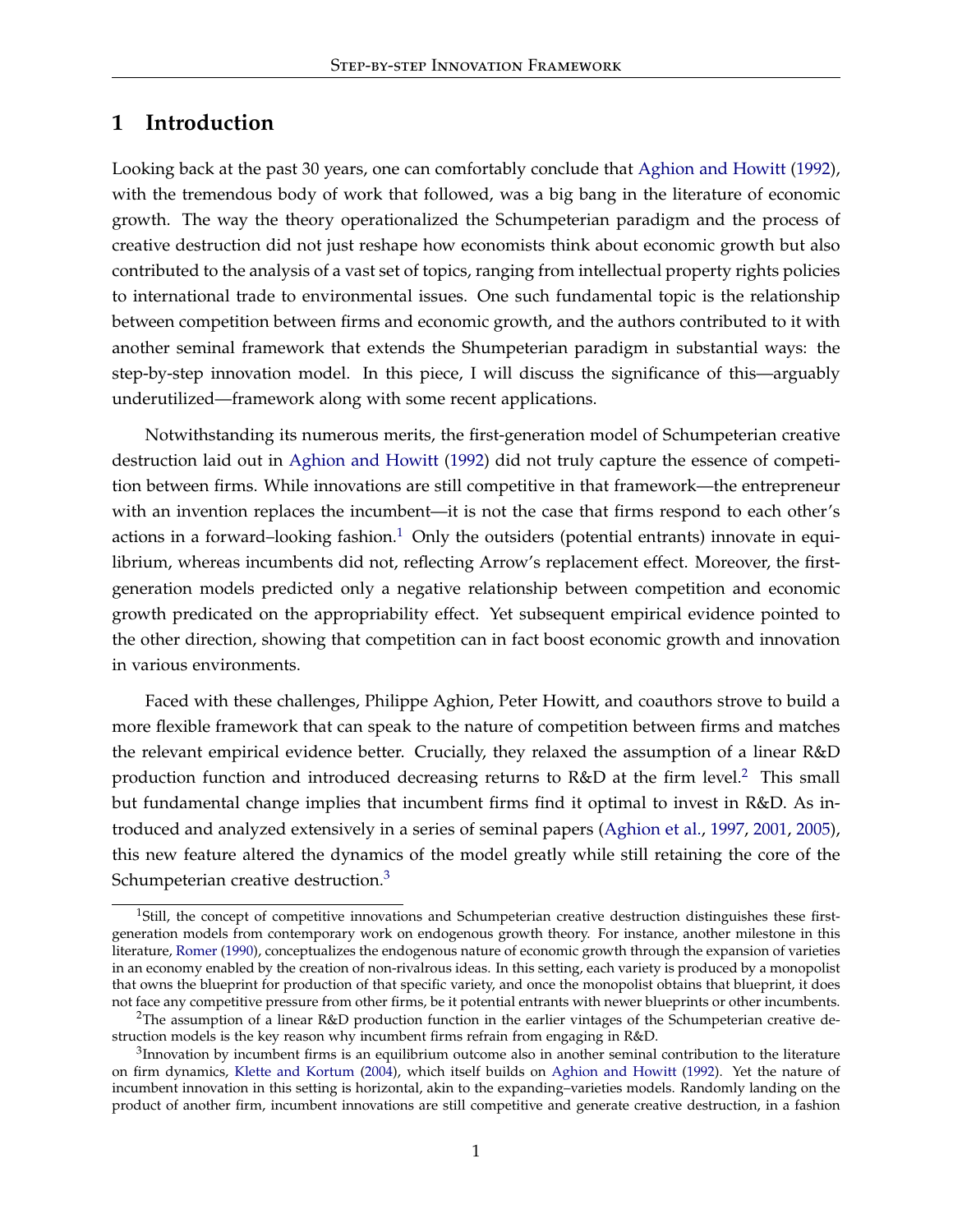To begin, the key agents in an industry are two forward-looking incumbent firms that are in a constant competitive race, as opposed to outside entrepreneurs in the benchmark model. As such, the model captures the strategic interaction between a market leader and its competitors in a succinct and explicit way. In this regard, the model has the essence of earlier R&D–race frameworks in the industrial organization literature [\(Harris and Vickers,](#page-21-0) [1985,](#page-21-0) [1987;](#page-21-1) [Grossman](#page-21-2) [and Shapiro,](#page-21-2) [1987;](#page-21-2) [Budd et al.,](#page-20-6) [1993\)](#page-20-6) and embeds it into a dynamic macro general equilibrium setting. Second, the benefit of innovation is the incremental gain in profits as opposed to the absolute level in the benchmark model, and the size of the increment depends on the relative position of the rivals in the competitive race. Consequently, variables such as markups and market concentration become endogenous outcomes of the model, making the framework very suitable for the analysis of widely-debated economic issues such as market competition and business dynamism. In addition, the model generates a non-linear relationship between competition and economic growth. Again, as in [Harris and Vickers,](#page-21-1) [1987](#page-21-1) and [Budd et al.,](#page-20-6) [1993,](#page-20-6) firms' R&D efforts intensify when the technological gap between them decreases in the model—i.e., when competition strengthens—as the incremental gain of innovating, helping firms escape competition, increases. This channel, dubbed as the "escape–competition" effect [\(Aghion et al.,](#page-20-4) [2001\)](#page-20-4), introduces an additional force through which competition can foster economic growth and, thus, provides greater flexibility to the model when confronted with micro–level evidence [\(Aghion et al.,](#page-20-5) [2005\)](#page-20-5). Without doubt, these novel features of the step-by-step innovation framework opened up various new avenues in the analysis of market competition, firm dynamics, and economic growth.

In this piece, I review two recent applications of the step-by-step innovation framework. First, I discuss how this model sheds light on the heated debate about increased market concentration and slowing business dynamism that has been ailing the U.S. economy in the past several decades [\(Akcigit and Ates,](#page-20-7) [2019,](#page-20-7) [2021\)](#page-20-0). Following [Akcigit and Ates](#page-20-0) [\(2021\)](#page-20-0), this section presents a basic setup, which also helps highlight the key mechanisms of the step-by-step innovation framework. Importantly, the analysis focuses on a specific channel, namely the *knowledge diffusion*, and shows that a decline in this margin is able to go a long way in replicating some prominent trends in the data. The key mechanism that underlies these results lies in the combination of endogenous responses of firms to a decline in *knowledge diffusion* (incentive effect) and and the ensuing shift in the sectoral composition of the economy (composition effect). I also discuss how an extended version of the model á la [Akcigit and Ates](#page-20-7) [\(2019\)](#page-20-7) can capture a number of other significant aspects of slowing business dynamism.

Next, I discuss how a rare application of this framework in an open economy setting contributes to our understanding of industrial policy and its growth and welfare implications in the face of international technological competition. In this setting, market competition gains an

similar to the entrant innovations in [Aghion and Howitt](#page-20-2) [\(1992\)](#page-20-2). However, this undirected nature of innovations prevents firms from competing against rivals in their respective sectors. In this respect, the [Klette and Kortum](#page-22-1) [\(2004\)](#page-22-1) framework, like the [Aghion and Howitt](#page-20-2) [\(1992\)](#page-20-2) model, does not capture the strategic interaction between rival incumbent firms and, therefore, is not a model of firm competition per se.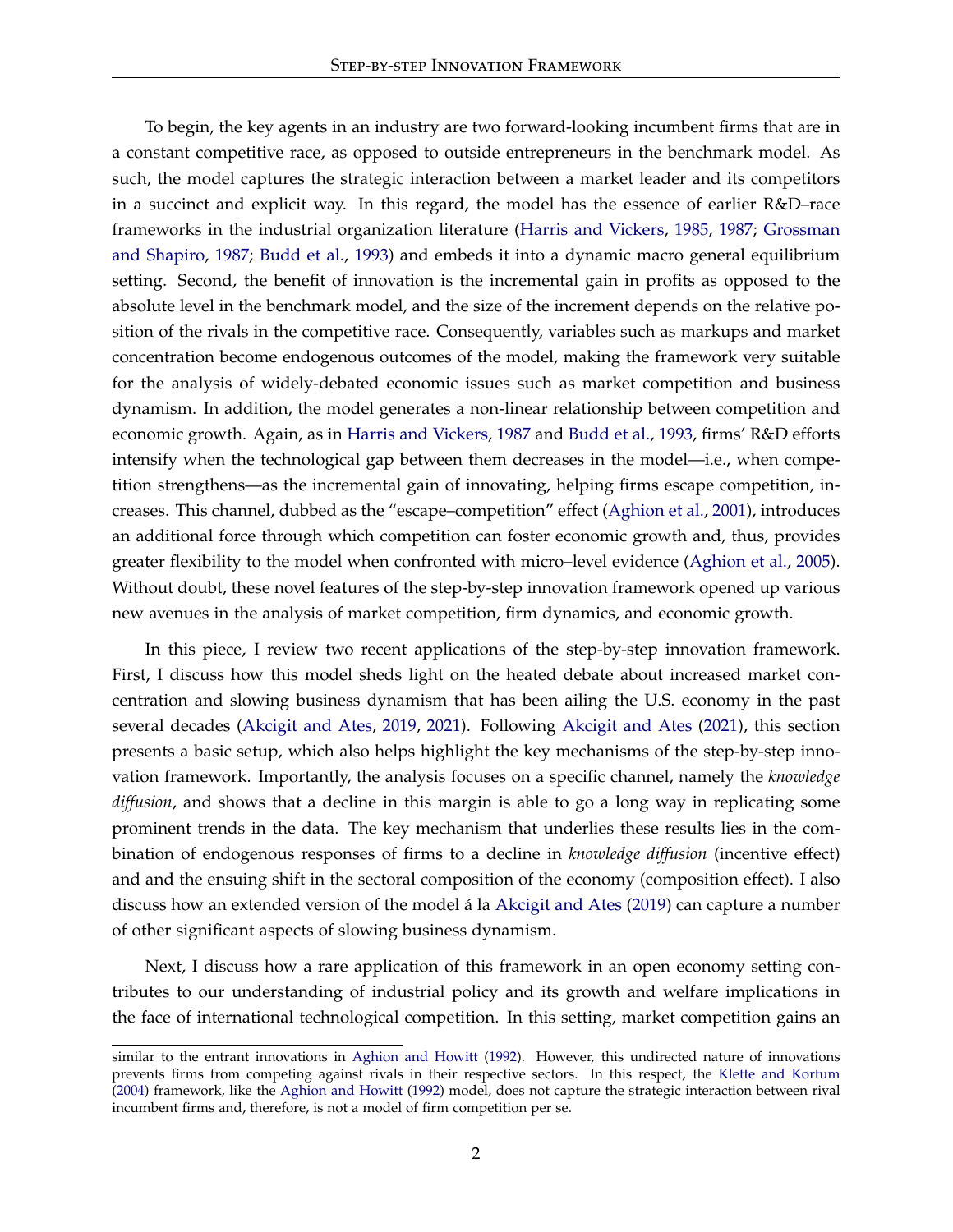international aspect, and firms' innovation incentives peak when faced with competitors having similar technological capacities—i.e., when foreign competition stiffens. Ergo, the growth and welfare effects of industrial or trade policies crucially depend on how these policies alter the strength of foreign competition that domestic firms face, and, consequently, on the dynamic gains from trade they create. I recount some prominent policy implications that follow from this mechanism in light of the analysis by [Akcigit et al.](#page-20-1) [\(2021\)](#page-20-1).

Other applications of the step-by-step innovation framework include, first and foremost, the seminal work by [Aghion et al.](#page-20-5) [\(2005\)](#page-20-5). In this paper, the authors document an inverted-U relationship between competition and innovation using data on British industries. The step-by-step innovation theory helps rationalize this inverted-U relationship with the two opposing forces it admits through which competition can affect firms' incentive to innovate: the negative Schumpeterian effect vs. the positive escape–competition effect. The former is the dominating force when the initial level of competition is weak—i.e., an increase in competition induces firms to innovate more—whereas the latter effect dominates when competition is fierce to begin with. $4$ [Acemoglu and Akcigit](#page-19-0) [\(2012\)](#page-19-0) employ this framework to examine the interaction between intellectual property rights (IPR) policies and competition. In particular, they focus on state-dependent policies and find that the optimal policy favors incumbents with a large lead over their rivals, providing them with greater IPR protection. The reason is that this asymmetric policy creates a trickle-down effect, increasing the incremental gain from innovating for leaders with smaller technology advantage over their rivals and thereby boosting their innovation efforts. More recent examples include [Akcigit et al.](#page-20-8) [\(2018\)](#page-20-8) and [Akcigit and Ates](#page-20-7) [\(2019,](#page-20-7) [2021\)](#page-20-0), which we review in this piece. [Liu et al.](#page-22-2) [\(2019\)](#page-22-2) uses the step-by-step framework to explore the effect of falling interest rates on competition, while [Chikis et al.](#page-21-3) [\(2021\)](#page-21-3) investigate the robustness of this relationship in an extended version of the model. Another recent example that focuses on the recent dynamics in market concentration and competition is [Olmstead-Rumsey](#page-22-3) [\(2020\)](#page-22-3). In contemporaneous work on this topic, [Cavenaile et al.](#page-21-4) [\(2021b\)](#page-21-4) generalize the step-by-step innovation framework to Cournot equilibrium at the product level, allowing for oligopolistic competition between rival firms. [Cave](#page-21-5)[naile et al.](#page-21-5) [\(2021a\)](#page-21-5) and [Cavenaile et al.](#page-21-6) [\(2021c\)](#page-21-6) apply similar frameworks to analyze the growth and welfare effects of advertisement activity and mergers and acquisitions, respectively.

The remainder of the paper is structured as follows. Section [2](#page-4-0) discusses some lessons from the step-by-step innovation theory on slowing business dynamism. Section [3](#page-14-0) explores the framework in an open–economy setting. Finally, Section [4](#page-19-1) concludes.

<span id="page-3-0"></span><sup>&</sup>lt;sup>4</sup>This result follows from a composition effect that the initial level of competition exerts on the distribution of sectors across technology gaps. For instance, if the product market competition is initially low even when firms have similar technologies—e.g., if firms can collude to share the rents—then, firms' incentive to innovate and escape competition is also low, implying that the share of sectors with "neck-and-neck" firms is high to begin with. In this case, an increase in competition pushes up overall innovation as escape competition effect starts to kick in more forcefully in those neck-and-neck sectors.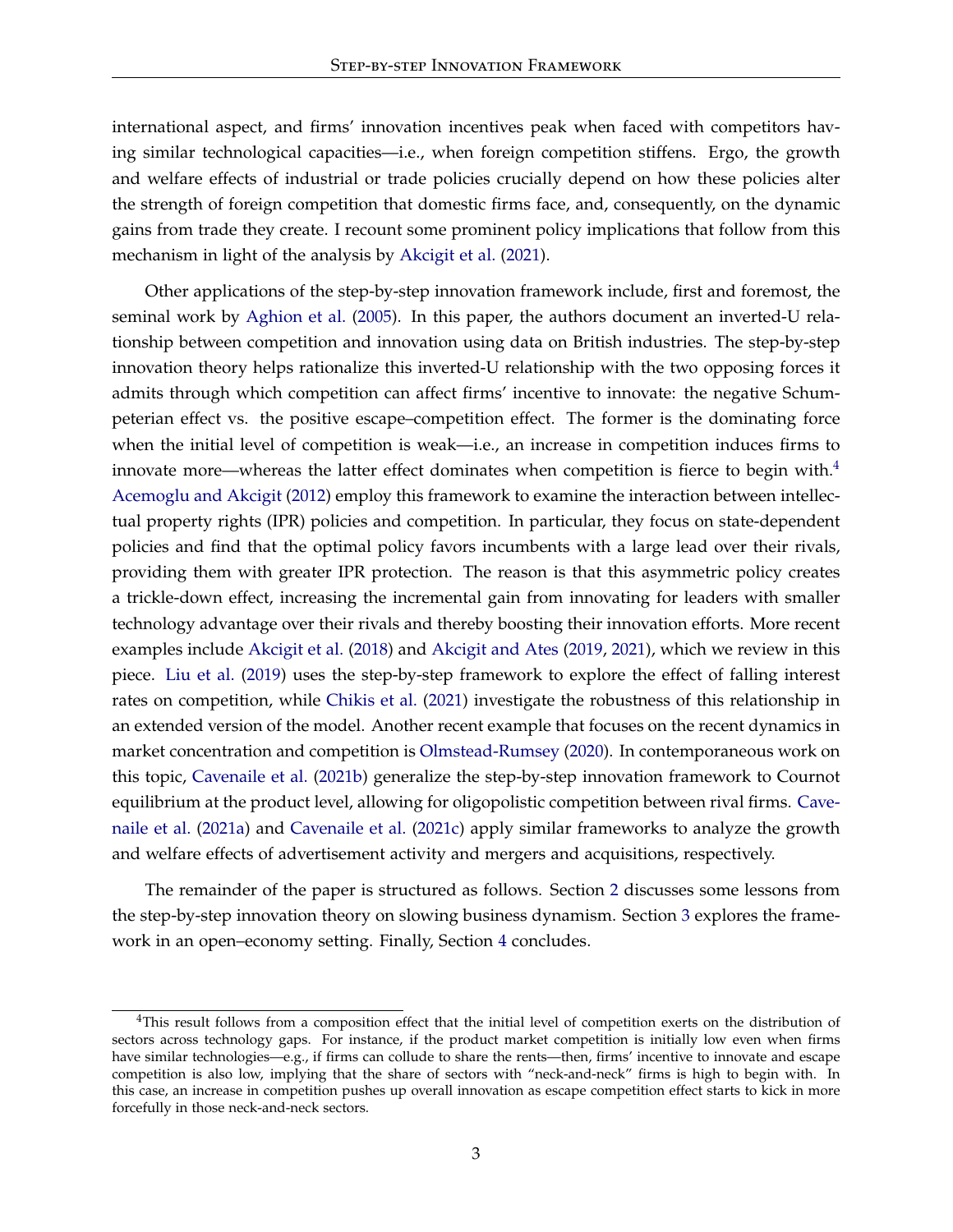### <span id="page-4-0"></span>**2 A Basic Model to Study Slowing Business Dynamism**

An extensive set of empirical regularities suggests that business dynamism and market competi-tion have been slowing down in the United States since the early 1980s.<sup>[5](#page-4-1)</sup> By design, step-by-step innovation framework provides an excellent ground to investigate these changes, as it speaks to the nature of competition between firms and the resulting firm dynamics. In this section, we discuss how a basic setup based of step-by-step innovation can help rationalize several prominent symptoms of slowing business dynamism.<sup>[6](#page-4-2)</sup>

A number of crucial features of the model are worth emphasizing: (i) Firms have strategic investment decisions—a key to understanding declining business dynamism, (ii) productivity enhancing innovation decisions are endogenous, (iii) thus, markups are endogenous, depending on the technology gap between competitors, and (iv) a reduced-form parameter governs the process of *knowledge diffusion*. This final feature reflects the exogenous flow of knowledge from the frontier firms to the followers, which allows the follower to close the productivity gap with the leader, bringing them to a neck-and-neck position. The rate of this knowledge diffusion will be crucial in our analysis; in particular, we will show that a weakening in this margin can generate some of the observed changes in the economy.

### **2.1 Fundamentals**

The model economy is in continuous time. Final–good firms produce the final output  $Y_t$  in a perfectly competitive market according to the following production technology:

<span id="page-4-3"></span>
$$
\ln Y_t = \int_0^1 \ln y_{jt} \, dj,\tag{1}
$$

where  $y_{jt}$  denotes the amount of intermediate variety  $j \in [0,1]$  used at time *t*. The final good provides the resource for consumption and R&D investment.

Turning to the intermediate–good production, in each product line *j*, there are two incumbent firms *i* ∈ {1, 2} that can produce a perfectly substitutable variety of good *j*. Total output of variety *j* is given by

$$
y_{jt} = y_{ijt} + y_{-ijt},
$$

where  $-i$  denotes the competitor of firm *i*, such that  $-i \in \{1,2\}$  and  $-i \neq i$ . Each firm produces using labor *lijt* according to the following linear production technology:

$$
y_{ijt} = q_{ijt}l_{ijt}.
$$

<span id="page-4-1"></span><sup>5</sup>This slowdown is a crucial shift, because a healthy degree of business dynamism in an economy—the perpetual process of entry, growth, downsizing, and exiting of firms—ensures the reallocation of factors toward more productive units, which is in turn the key source of aggregate productivity, and thus, long-run economic growth [\(Foster et al.,](#page-21-7) [2000\)](#page-21-7).

<span id="page-4-2"></span> $6$ This analysis follows the steps of [Akcigit and Ates](#page-20-0) [\(2021\)](#page-20-0).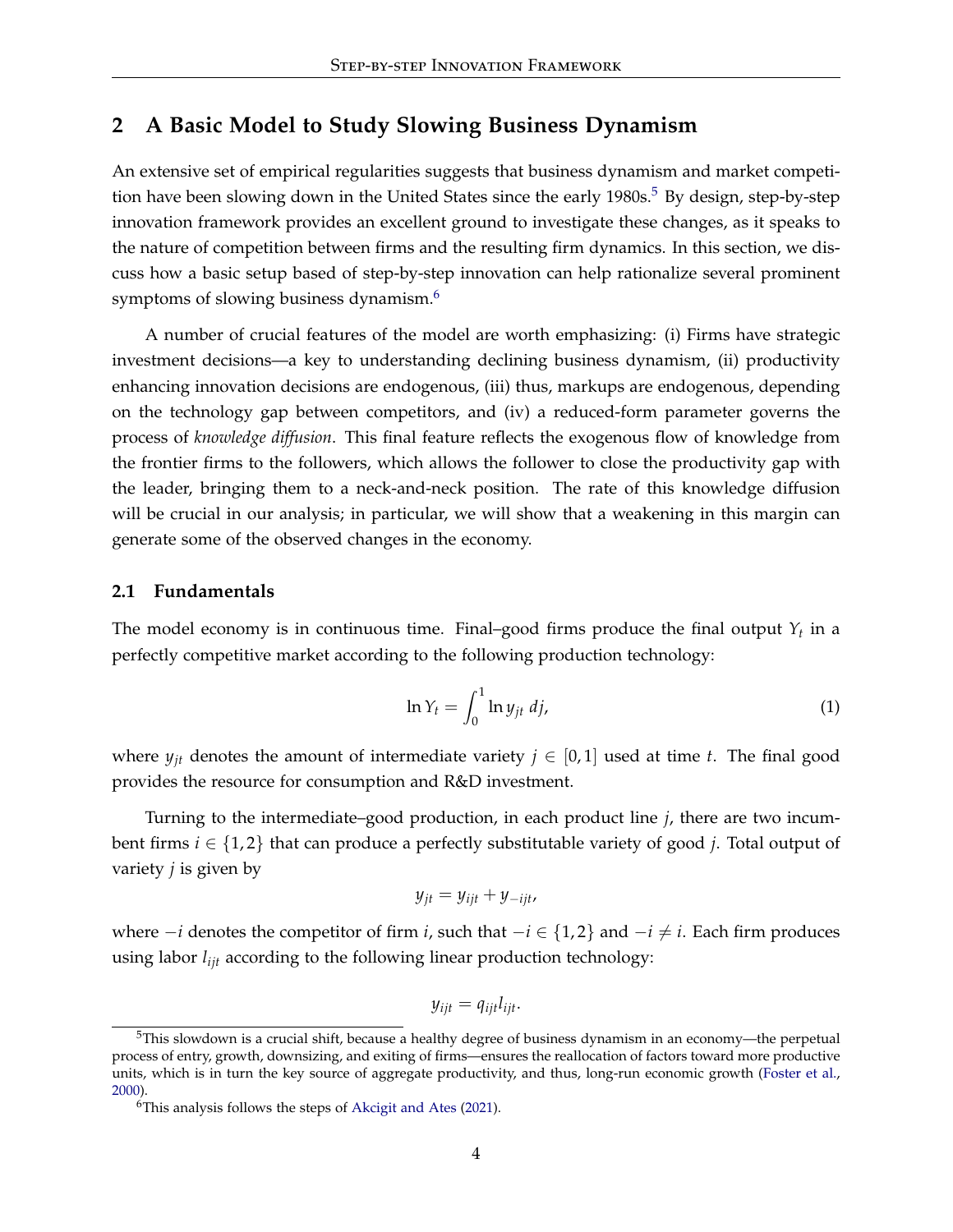Here, *qijt* denotes the labor productivity of firm *i*. These firms compete for market leadership à la Bertrand. Higher labor productivity gives a firm a cost advantage over its rival, allowing it to supply good *j* to the entire market. Accordingly, firm *i* is the market leader and −*i* is the follower in *j* if  $q_i > q_{-i}$ . The two firms are neck-and-neck if  $q_i = q_{-i}$ .

Firms invest in innovative activity to improve their productivity. An innovation increases the innovating firm's productivity level proportionally by a factor  $\lambda > 1$  such that  $q_{ii(t+\Delta t)} = \lambda q_{iit}$ . We set the initial value  $q_{ij0} = 1$ . Then, the productivity levels at time *t* becomes  $q_{ijt} = \lambda^{n_{ijt}}$ , where  $n_{ijt}$ captures the number of productivity improvements that took place by firm *i* since time 0. Thus, the productivity difference between two firms reflects the difference between the total number of rungs these firms' production technologies build on. The productivity level of a firm relative to its rival is given by

$$
\frac{q_{ijt}}{q_{-ijt}} = \frac{\lambda^{n_{ijt}}}{\lambda^{n_{-ijt}}} = \lambda^{n_{ijt} - n_{-ijt}} \equiv \lambda^{m_{ijt}},
$$

where *mijt* ∈ {−1, 0, 1} defines the technology gap between the firm *i* and −*i* in sector *j*. For simplicity, we set the maximum size of this difference to one; therefore, the economy admits two types of product lines: leveled and unleveled. The technology gap between firms in a product line is a sufficient statistic to describe firm-specific payoffs. Hence, we will drop industry subscript *j* and use the notation  $m_{it} \in \{-1,0,1\}$  whenever *m* is specified to denote a firm-specific value. Likewise, we will use  $m_{jt} \in \{0, 1\}$  to index sectors that are leveled or unleveled.

Firms choose the arrival rate of an innovation  $x_{ijt}$ . We take the associated cost of generating *xijt* to be of quadratic shape such that

$$
R_{ijt} = \alpha \frac{x_{ijt}^2}{2} Y_t,
$$

with *Rijt* denoting the R&D spending. The scale parameter is given by *α*, and we assume that the cost scales with aggregate output.

An additional feature of the model is that knowledge diffuses from the leader to the follower at an exogenous Poisson flow rate *δ*. Knowledge diffusion enables the follower to catch up with the leader's productivity level, bringing both firms to a neck-and-neck position. In this sense,  $\delta$  is a reduced–form representation of spillovers from the leaders to the followers: It captures the mechanisms through which technologically laggard firms learn from products and processes at the technology frontier [\(Bloom et al.,](#page-20-9) [2013\)](#page-20-9).<sup>[7](#page-5-0)</sup> Notice that this margin is different than the endogenous R&D decisions of firms in that it occurs exogenously and independent of firms'  $R&D$  investments.<sup>[8](#page-5-1)</sup>

<span id="page-5-0"></span><sup>7</sup>An alternative interpretation is that this margin captures *intellectual property rights (IPR) protection* (see [Acemoglu](#page-19-0) [and Akcigit,](#page-19-0) [2012\)](#page-19-0). A leader's patent expires with the flow rate *δ*, allowing the follower to replicate the frontier technology and catch-up with the leader. Then, a lower value of *δ* implies higher protection and lower catch-up.

<span id="page-5-1"></span><sup>&</sup>lt;sup>8</sup>This margin also helps the economy maintain a competitive environment at the industry level, preventing firms falling too far behind the technology frontier. This effect is more evident in a richer setting where the technology gap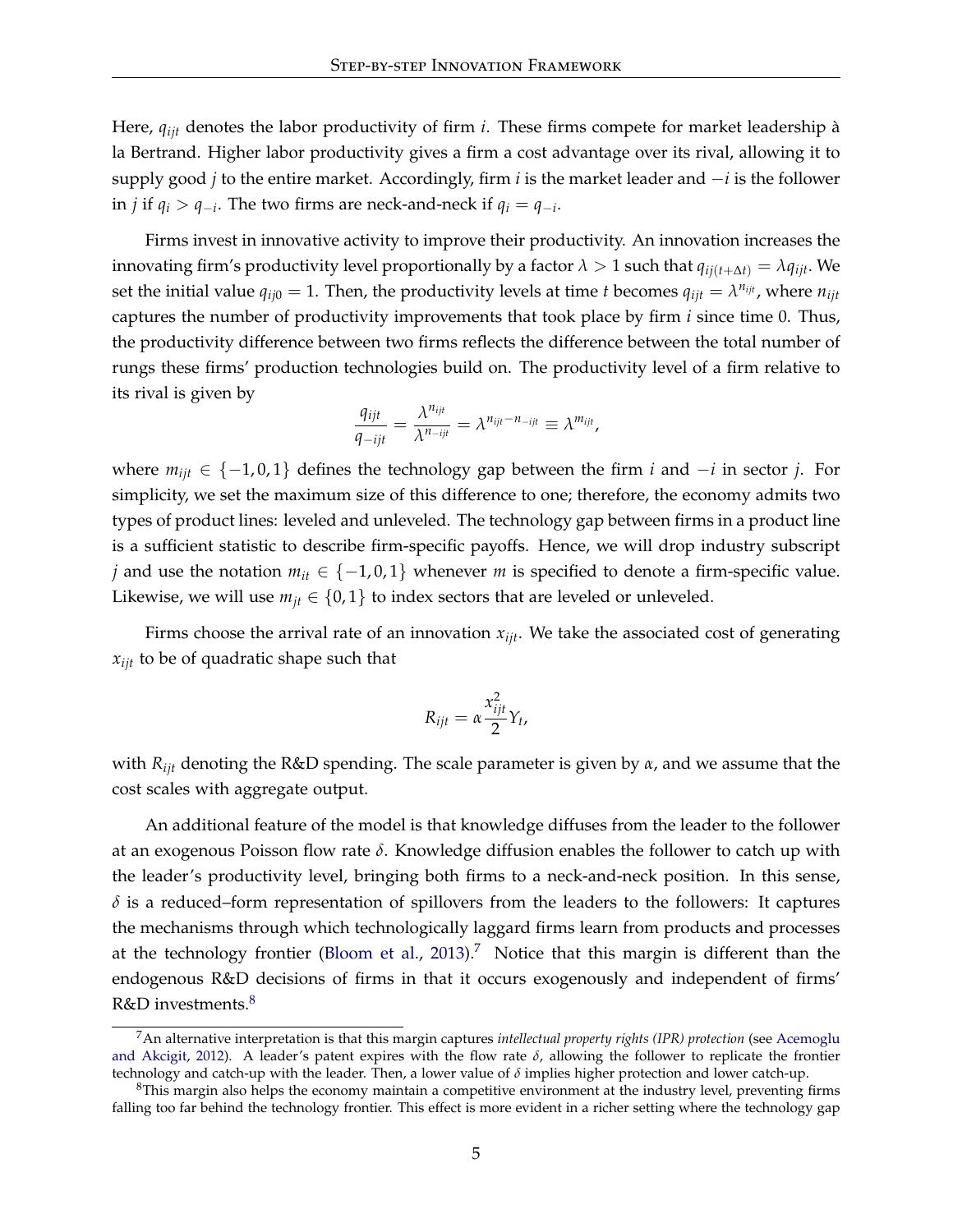Closing the model, a unit measure of representative households consume the final good admitting log-utility preferences and supply a unit of labor inelastically at the competitive wage rate  $w_t$ . They also own the firms in the economy and earn interest on their assets at rate  $r_t$ .

### **2.2 Balanced Growth Path**

In the remainder of our theoretical analysis, we focus on a balanced growth path equilibrium. The equilibrium is Markov perfect, with strategies depending only on the payoff-relevant state variable  $m \in \{-1, 0, 1\}$ , and on BGP, all aggregate variables grow at the same rate *g*. In this section, we will list the objects that are most relevant to our analysis and defer the full set of equilibrium relationships to Appendix [A.](#page-23-0) Henceforth, we will drop the indices *i*, *j* and *t* unless it causes confusion.

The optimization of the representative final good producer results in a unit-elastic demand for good  $j \in [0, 1]$ :

$$
y_{ij}p_{ij}=Y,\t\t(2)
$$

where *pij* is the price of intermediate *j* charged by the producing monopolist *i*. Under the linearity of the production function, an intermediate producer's marginal cost is

$$
MC_{ij} = \frac{w}{q_{ij}}.\tag{3}
$$

The marginal cost of production increases in the unit labor cost *w* and decreases in labor productivity *qij*. Faced with a unit-elastic demand from the final–good producer and engaging in price competition with its rival, the intermediate producer follows a limit pricing rule in equilibrium. More precisely, it sets its price to the marginal cost of the competitor:

$$
p_{ij} = \frac{w}{q_{-ij}}.\tag{4}
$$

Consequently, the equilibrium quantity of intermediate good *j* is simply

<span id="page-6-1"></span>
$$
y_{ij} = \frac{q_{-ij}}{\omega} \text{ for } q_{ij} \ge q_{-ij} \tag{5}
$$

and  $y_{ij} = 0$  otherwise.<sup>[9](#page-6-0)</sup> Here,  $\omega$  is the normalized wage rate in the economy is defined as  $\omega \equiv \frac{w}{Y}$ . It also measures the aggregate labor share of output.

The operating profits of an intermediate firm exclusive of its R&D expenditures is

$$
\pi(m_i) = \begin{cases} (1 - \frac{1}{\lambda}) Y & \text{if } m_i = 1 \\ 0 & \text{if } m_i \in \{0, -1\} \end{cases}
$$

between firms can grow beyond one step (see [Akcigit and Ates,](#page-20-7) [2019\)](#page-20-7).

<span id="page-6-0"></span> $9$ We assume that production in an industry is randomly distributed when firms are neck-and-neck.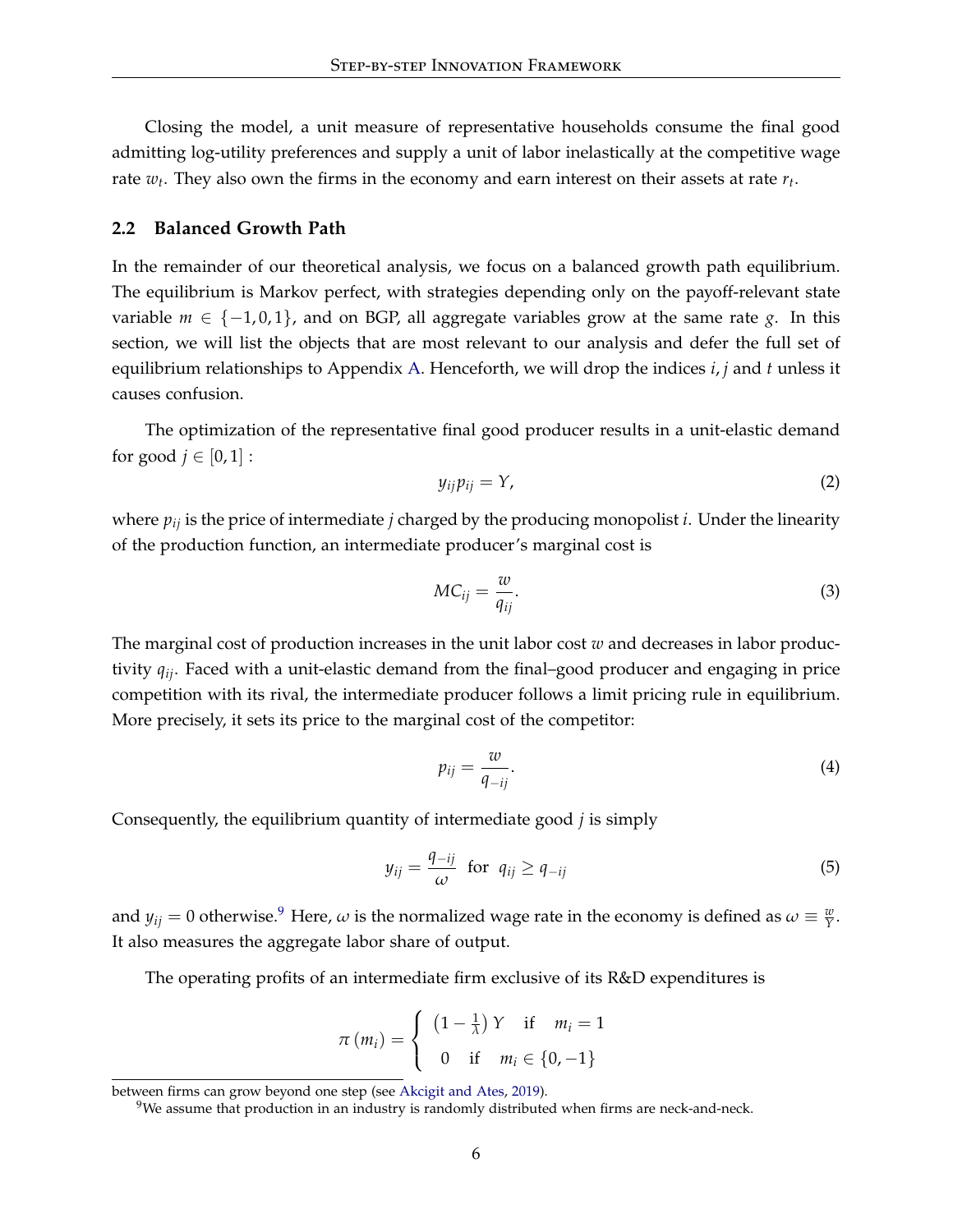Similarly, the markups in leveled ( $m_j = 0$ ) and unleveled ( $m_j = 1$ ) sectors are given as

$$
Markup_j = \frac{p_{ij}}{MC_{ij}} - 1 = \begin{cases} \lambda - 1 & \text{if } m_j = 1 \\ 0 & \text{if } m_j = 0 \end{cases}
$$

Notice that only leaders can charge a positive level of markup and profit. Therefore, aggregate levels of profits and markups are determined by the distribution of intermediate lines across leveled and unleveled ones, whose evolution depends crucially on endogenous innovation decisions of firms. As such, these objects become endogenous to firms' strategic decisions taking each other's responses into account, and therefore, this setting provides a convenient starting point to analyze their dynamics.

We now define two more endogenous objects that prove useful in characterizing key aggregate variables in equilibrium. First, the aggregate productivity index of the economy is given by

$$
Q \equiv \exp\left(\int_0^1 \ln q_j dj\right).
$$

Next, the share of unleveled industries, which also acts as a proxy for the level of *market concentration*, is denoted by

$$
\mu \equiv \int_0^1 \mathbb{I}(q_{ij} \neq q_{-ij}) dj.
$$

The aggregate wage rate follows from the final good production function [\(1\)](#page-4-3) and the equilibrium intermediate goods [\(5\)](#page-6-1):

<span id="page-7-0"></span>
$$
w = \frac{Q}{\lambda^{\mu}}.\tag{6}
$$

Then, the labor market clearing condition,  $\int_0^1 l_{jt} \, dj = 1$ , implies the following labor share  $\omega$ :

<span id="page-7-1"></span>
$$
\omega = 1 - \mu \frac{(\lambda - 1)}{\lambda}.
$$
\n(7)

The labor share decreases in the level of market concentration  $\mu$  and the markup parameter  $\lambda$ . Therefore, the market concentration and the labor share are negatively correlated.

Finally, equations [\(6\)](#page-7-0) and [\(7\)](#page-7-1) yields the level of final output as

<span id="page-7-2"></span>
$$
Y = \frac{Q}{\lambda^{\mu} \left[1 - \mu \frac{(\lambda - 1)}{\lambda}\right]}.
$$
\n(8)

Notice that, along the BGP, final output scales with the aggregate productivity. Consequently, the long-run growth rate of aggregate productivity also determines the growth rate of output and consumption. Moreover, equation [\(8\)](#page-7-2) implies that the distribution of markups leads to static efficiency losses. In fact, at the minimum ( $\mu = 0$ ) or maximum ( $\mu = 1$ ) level of concentration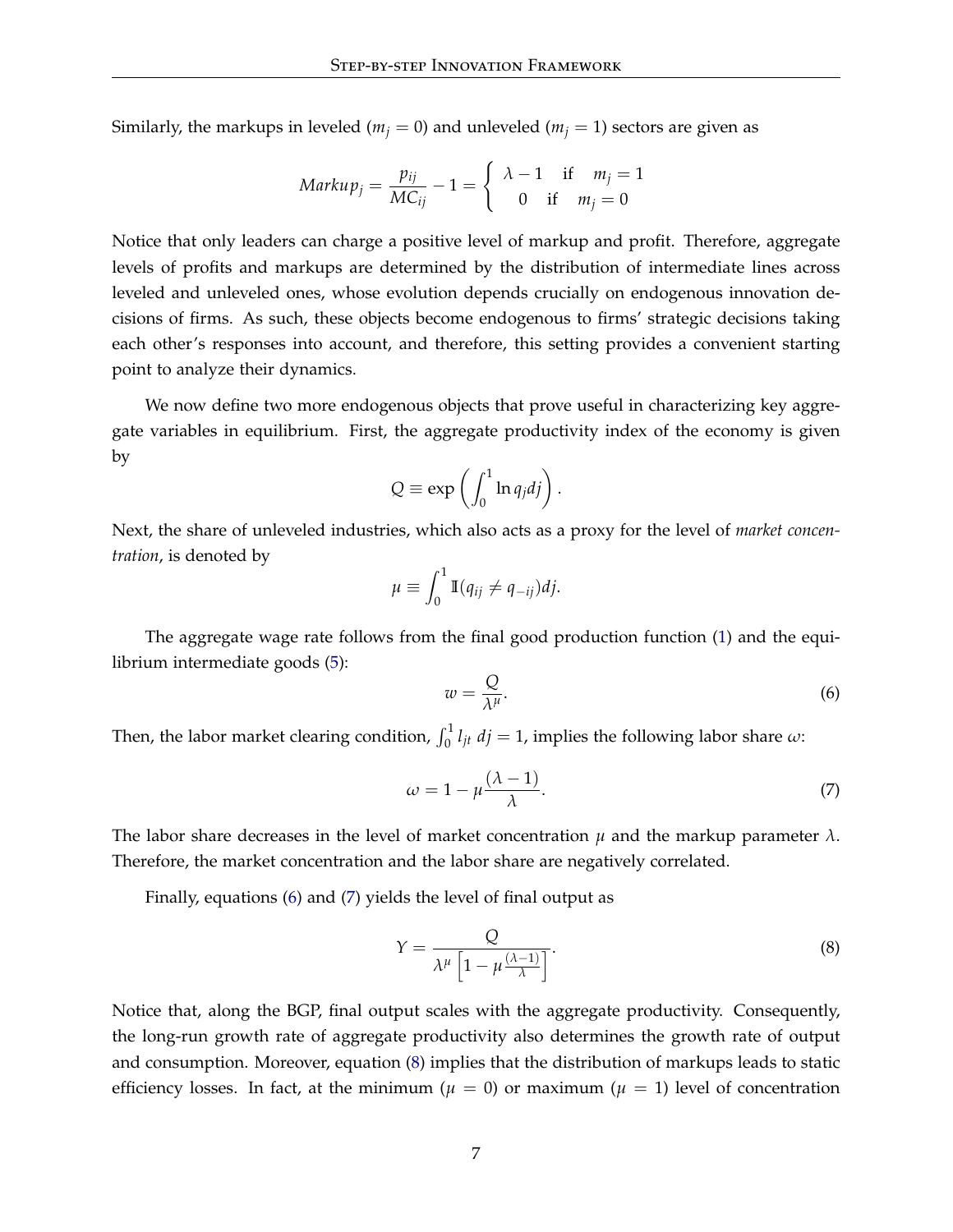we have  $Y = Q$ . However, additional efficiency losses arise in the economy when markups are unevenly distributed across the sectors.

**Firm Values and Innovation** We denote the stock market value of a firm that is in state  $m_i \in$  ${-1,0,1}$  by  $V_{m_i}$  and define  $v_{m_i} \equiv V_{m_i}/Y$ . Then, the normalized value function of an incumbent firm that is one-step ahead, i.e.,  $m_i = 1$ , is given by

$$
\rho v_1 = \max_{x_1} \left\{ \left( 1 - \frac{1}{\lambda} \right) - \frac{x_1^2}{2} + x_1 \left[ v_1 - v_1 \right] + (x_{-1} + \delta) \left[ v_0 - v_1 \right] \right\},\,
$$

where  $x_{m_i}$  for  $m_i \in \{-1,0,1\}$  denotes the innovation rate of a follower, neck-and-neck firm, and a leader, respectively. The first two terms on the right-hand side combined yield the profits net of R&D expenditure. The third term captures the result of a successful innovation by the leader. When the one-step leader innovates, the gap difference does not increase because of the imposition of an upper limit on the potential size of gaps. Therefore, the one-step leader will optimally avoid investing in R&D—i.e.,  $x_1 = 0$  holds in equilibrium. The fourth term reflects the result of an innovation by the follower or the exogenous knowledge diffusion happening at rate *δ*. In these cases, the leader loses its productivity advantage and becomes neck-and-neck with the competitor.

Reciprocally, the value of function of a follower is defined as

$$
\rho v_{-1} = \max_{x_{-1}} \left\{ -\frac{x_{-1}^2}{2} + (x_{-1} + \delta) [v_0 - v_{-1}] \right\}.
$$
\n(9)

The follower does not produce and, therefore, does not earn any profits. Yet, the forward–looking firm invests in R&D with the prospect of taking over the leader through successive (step-by-step) innovations. The catch-up can also happen at the exogenous flow rate *δ*. Finally, the value of a neck-and-neck incumbent is given by

$$
\rho v_0 = \max_{x_0} \left\{ -\frac{x_0^2}{2} + x_0 \left[ v_1 - v_0 \right] + x_0 \left[ v_{-1} - v_0 \right] \right\}.
$$

A successful innovation of the neck-and-neck firm makes it a leader, whereas an innovation by the competitor makes it a follower.

The first order conditions of the problems above yield the following optimal innovation decisions:

$$
x_1 = 0
$$
  
\n
$$
x_0 = v_1 - v_0
$$
  
\n
$$
x_{-1} = v_0 - v_{-1}.
$$
\n(10)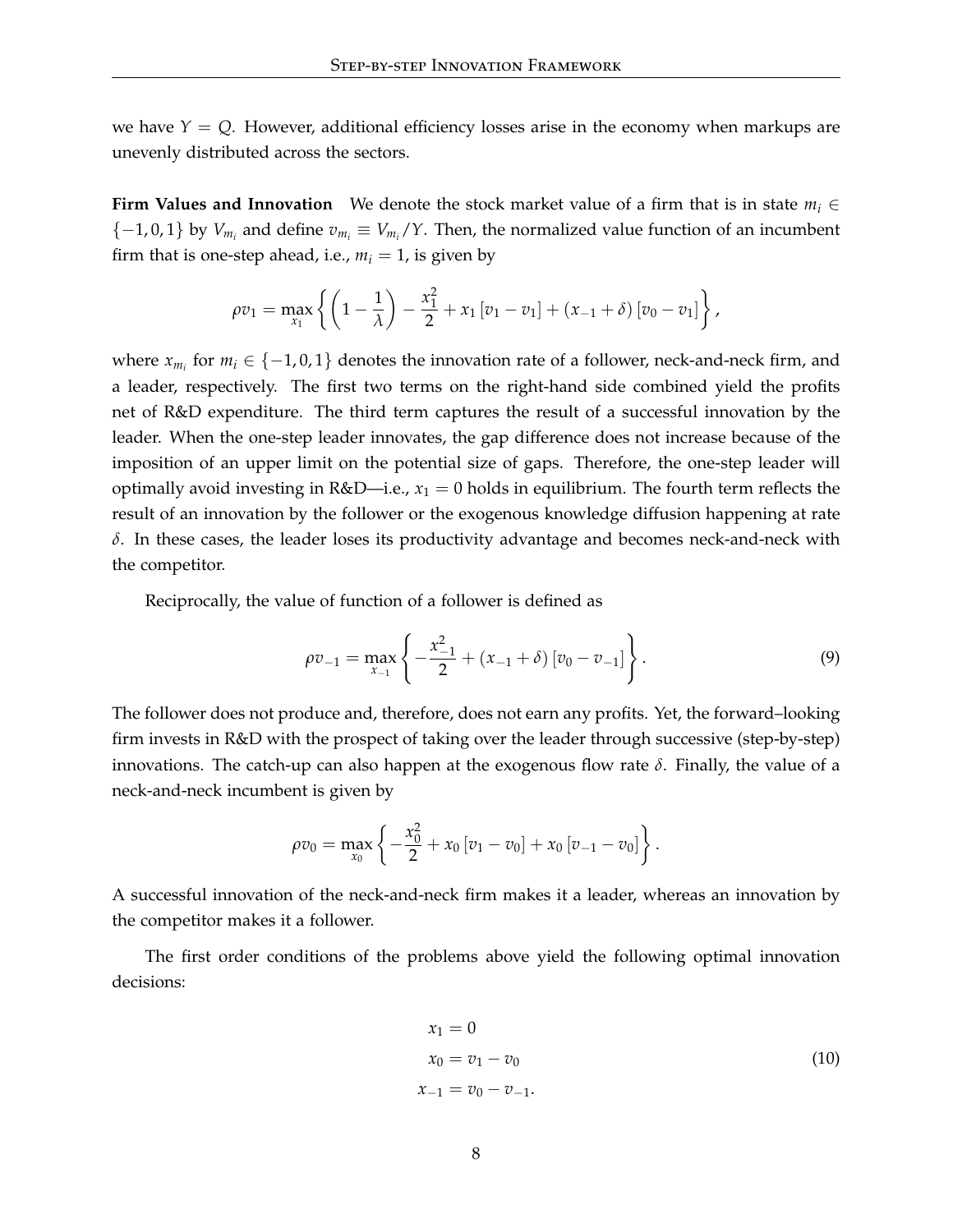With these values, the BGP value of  $\mu$ , the share of unleveled sectors, becomes

<span id="page-9-4"></span>
$$
\mu = \frac{2x_0}{2x_0 + x_{-1} + \delta}.\tag{11}
$$

Finally, the equilibrium growth rate of this economy is given by

$$
g = 2x_0(1 - \mu) \ln \lambda. \tag{12}
$$

The growth rate of the economy is determined by innovations of neck-and-neck firms.<sup>[10](#page-9-0)</sup> Interestingly, innovations by followers in unleveled sectors do not contribute to the BGP growth, because their innovations do not push the technology frontier forward; rather, they only help the followers catch up with the frontier. Therefore, increased market concentration  $(\mu)$ —i.e., a higher share of unleveled sectors in the economy—has a negative impact on economic growth  $(g)$ .<sup>[11](#page-9-1)</sup>

### **2.3 Impact of Knowledge Diffusion,** *δ*

In this section, we discuss some theoretical predictions of the framework introduced above, with a particular focus on the effect of a decline in the intensity of knowledge diffusion on firms' innovation rates and its distributional consequences. The following lemma forms the basis of the main results.

**Lemma 1** *The following results hold in the BGP.*

- <span id="page-9-2"></span>*1. Neck-and-neck firms have higher innovation intensity than laggard firms.*
- *2. An increase in knowledge diffusion decreases innovation efforts. The decline is even more drastic for the neck-and-neck firms.*

*Proof. See [Akcigit and Ates](#page-20-0) [\(2021\)](#page-20-0)*

The first point of Lemma [1](#page-9-2) is the well-known escape-competition effect in step-by-step innovation models, namely the intensification of innovation effort by neck-and-neck firms to get ahead of their competitor and avoid competition. The second result arises because the value of being a leader increases disproportionately as the exogenous risk of losing the position declines. These results lead to the following corollary.

<span id="page-9-3"></span><span id="page-9-0"></span> $10$ Notice that this result is an artifact that we restricted the maximum gap between firms to one. In a richer setting where *m* can take other positive values, leader firms—except for the leader at the largest gap—would also have incentives to innovate and contribute to the aggregate growth of the economy. To see an example of such a setting, see [Akcigit and Ates](#page-20-7) [\(2019\)](#page-20-7).

<span id="page-9-1"></span> $11$ In a more general setting where technology gaps could be larger than one step (see [Akcigit and Ates,](#page-20-7) [2019\)](#page-20-7), leaders in the unleveled sectors (except at the maximum gap) still innovate and contribute to aggregate growth. However, the larger technology lead implies that they are subject to less competitive pressure, hence, their incentives to innovate weaken as the technological lead widens. Therefore, the negative correlation between aggregate market concentration and economic growth holds also in the more general setting.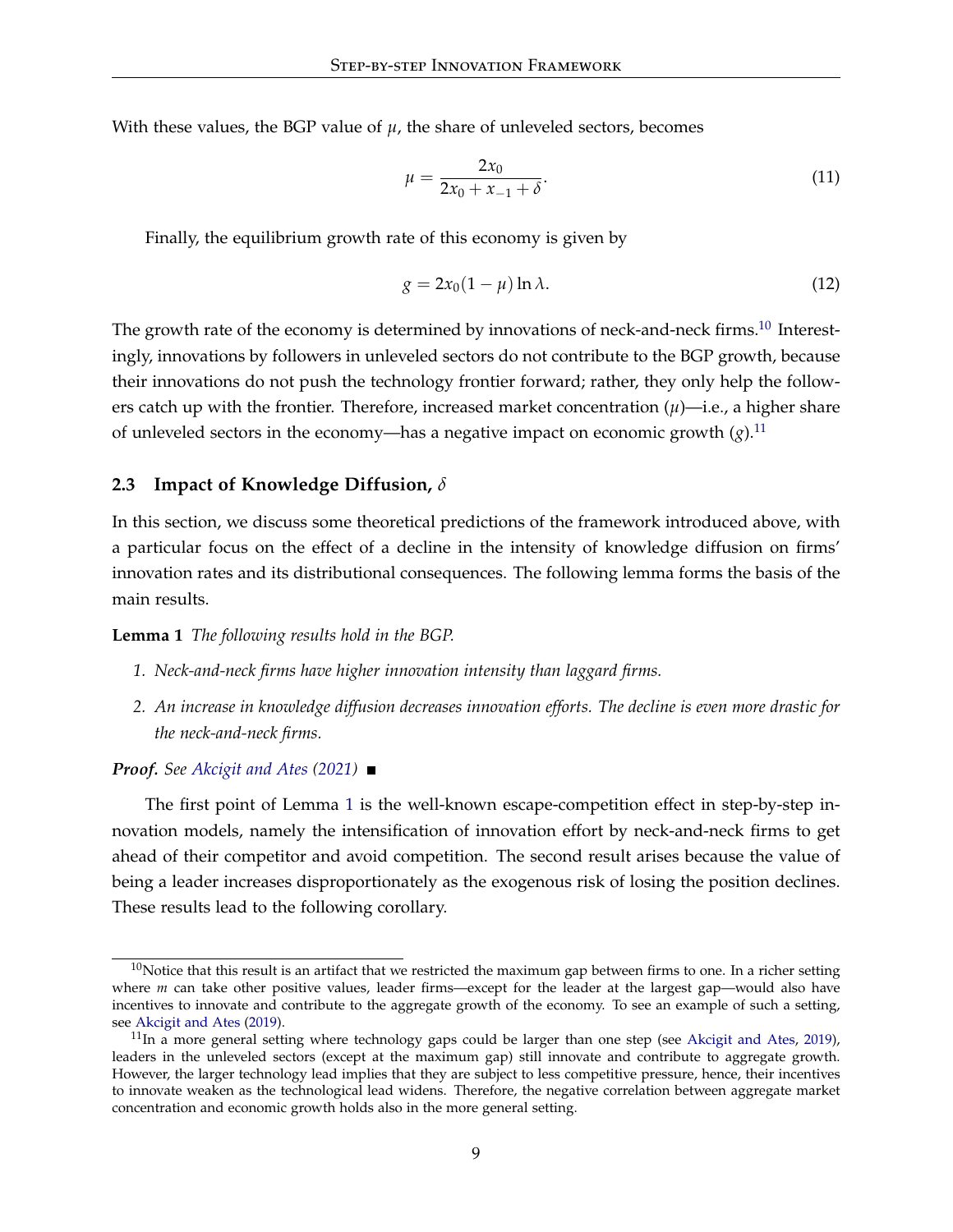**Corollary 1** *In the BGP, a decrease in knowledge diffusion increases the share of unleveled sectors.*

*Proof. See [Akcigit and Ates](#page-20-0) [\(2021\)](#page-20-0).*

Corollary [1](#page-9-3) contrasts two BGP equilibria with different knowledge diffusion rates. As the diffusion intensity decreases, the rate of innovation by neck-and-neck firms rises in response more than that by followers, leading to a subsequent increase in the measure of unleveled sectors. This compositional shift is key to the results discussed next.

#### **2.4 Reduction in Knowledge Diffusion and Business Dynamism**

Next, we discuss the predictions of the model with regard to some of the symptoms that characterize the slowing business dynamism in the U.S. economy.

### **Prediction 1** *Market concentration rises in response to lower knowledge diffusion.*

Market concentration has been on the rise in the U.S. economy, as documented by [Autor](#page-20-10) [et al.](#page-20-10) [\(2017a,](#page-20-10)[b\)](#page-20-11) and [Grullon et al.](#page-21-8) [\(2017\)](#page-21-8). The model generates a similar prediction in response to lower knowledge diffusion. Notice that in the model, markups and profits vanish in leveled industries because of limit pricing, reflecting the intense competition when firms are neck-andneck. Moreover, sales are equalized. As a result, the aggregate Herfindahl-Hirschman index (HHI) reads as

$$
HHI = \mu \times [(100\%)^2 + (0\%)^2] + (1 - \mu) \times [(50\%)^2 + (50\%)^2]
$$
  
= 0.5 + 0.5 $\mu$ .

The HHI, the key measure of market concentration, increases in the measure of unleveled industries  $(\mu)$ , whose BGP value is given by equation [\(11\)](#page-9-4) and decreases with knowledge diffusion (Corollary [1\)](#page-9-3). Two channels drive this result. First, a lower  $\delta$  means a smaller frequency at which followers learn from the leaders; hence, pushing the distribution toward unleveled sectors. Second, reduced knowledge diffusion increases the return to being the market leader, which incentivizes neck-and-neck firms to innovate relatively more, as they are much closer to capturing the market than a follower. This relatively stronger increase in innovation by neck-and-neck firms also expands the share of unleveled industries. Hence, the market concentration increases with lower knowledge diffusion, i.e.,

$$
\frac{d(HHI)}{d\delta} < 0.
$$

#### **Prediction 2** *Markups rise in response to lower knowledge diffusion.*

Lower knowledge diffusion helps the model replicate the rise in markups, a feature of the U.S. economy as documented by a set of recent papers (see [Nekarda and Ramey,](#page-22-4) [2013;](#page-22-4) [De Loecker](#page-21-9) [et al.,](#page-21-9) [2017;](#page-21-9) [Gutiérrez and Philippon,](#page-21-10) [2017;](#page-21-10) [Eggertsson et al.,](#page-21-11) [2018;](#page-21-11) [Hall,](#page-21-12) [2018,](#page-21-12) among others). In the model, only leaders in unleveled sectors can set positive markups. Therefore, the average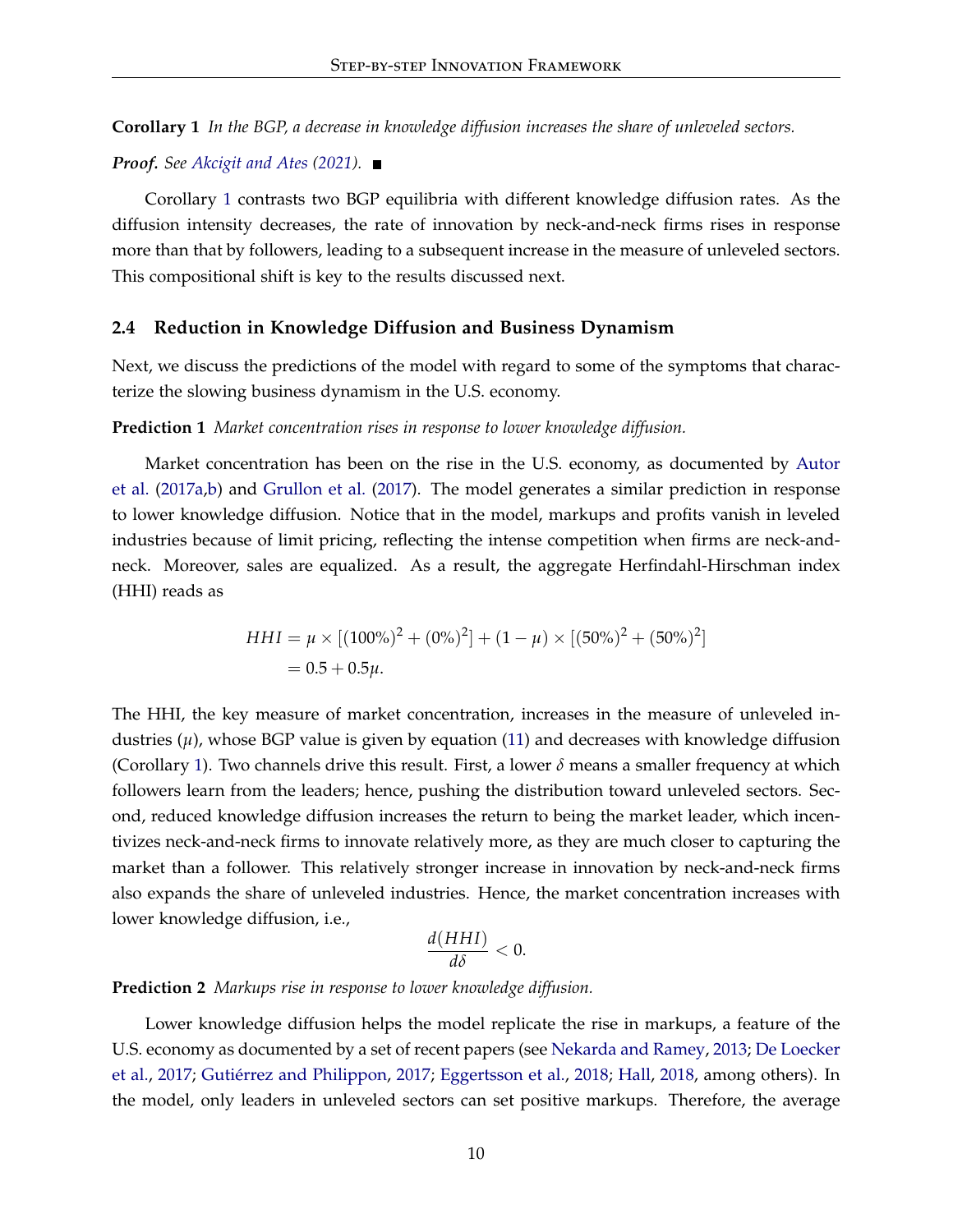markup in this economy is

$$
Average\_markup = \mu \times (\lambda - 1) + (1 - \mu) \times 0
$$

$$
= \mu \times (\lambda - 1).
$$

The average markup is proportional to  $\mu$ , and given corollary [1,](#page-9-3) it increases when knowledge diffusion decreases, i.e.,

$$
\frac{d(Average\_markup)}{d\delta} < 0.
$$

**Prediction 3** *Profits rise in response to lower knowledge diffusion.*

Similar to markups, the profit share in the U.S. economy has been increasing as well. The model generates a consistent prediction, with operating profits as a share of GDP rising in response to lower diffusion. The aggregate profit share is simply

$$
Profit/GDP = \mu \times \left(1 - \frac{1}{\lambda}\right). \tag{13}
$$

As in the preceding analysis, a reduction in knowledge diffusion also causes a rise in she ratio of operating profits to GDP:

$$
\frac{d(Profit/GDP)}{d\delta} < 0.
$$

**Prediction 4** *The labor share of output declines in response to lower knowledge diffusion.*

Another prediction of the model consistent with recent trends in the U.S. economy is the decline in the labor share of output (see [Karabarbounis and Neiman,](#page-22-5) [2013;](#page-22-5) [Elsby et al.,](#page-21-13) [2013;](#page-21-13) [Lawrence,](#page-22-6) [2015](#page-22-6) for the empirical evidence). The labor share in the above economy is

$$
Labor\_share = (1 - \mu) \times 1 + \mu \times \frac{1}{\lambda}
$$

$$
= 1 - \mu \times \left(1 - \frac{1}{\lambda}\right). \tag{14}
$$

Notice that the labor share and markups (profits) go in opposite directions. Labor is the only input for intermediate production, and when business owners generate some additional windfall as a fraction of the output, it comes at the expense of reduced labor compensation. Consequently, the labor share decreases with lower diffusion rate:

$$
\frac{d(Labor\_share)}{d\delta} > 0.
$$

**Prediction 5** *The productivity gap between leaders and followers widens with lower knowledge diffusion.*

Consistent with the evidence in [Andrews et al.](#page-20-12) [\(2015,](#page-20-12) [2016\)](#page-20-13), the model generates a widening productivity gap between leaders and followers as knowledge diffusion weakens. The produc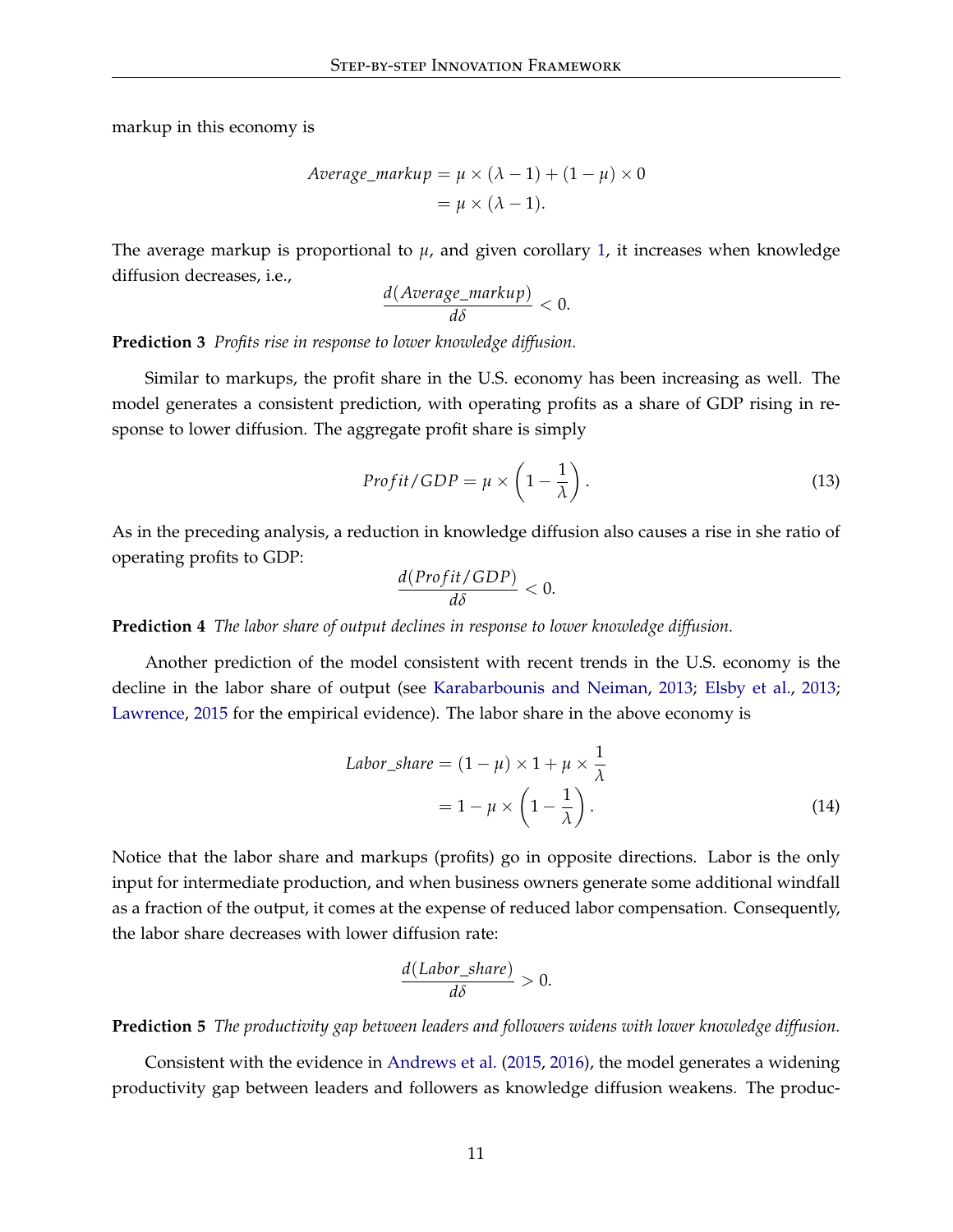tivity of the market leader relative to the follower is 1 in leveled industries and *λ* in unleveled industries. Therefore, the average relative productivity can be expressed as

*Average-productivity*<sub>2</sub>*gap* = 
$$
\mu \times \lambda + (1 - \mu)
$$
  
=  $1 + \mu \times (\lambda - 1)$ .

Together with Corollary [1,](#page-9-3) this expression implies that when the average productivity gap between the leaders and followers widen when knowledge diffusion slows. Therefore,

$$
\frac{d(Average\_productivity\_gap)}{d\delta} < 0.
$$

#### **2.5 Discussion of Further Implications**

[Akcigit and Ates](#page-20-0) [\(2021\)](#page-20-0) review a number of additional characteristics of slowing business dynamism and declining competition in the United States, and the model could well speak to those aspects, too. First, some recent work documents a negative relationship between market concentration and the labor share in an industry [Autor et al.](#page-20-11) [\(2017b\)](#page-20-11), [Barkai](#page-20-14) [\(2017\)](#page-20-14), and [Eggertsson et al.](#page-21-11) [\(2018\)](#page-21-11). Similarly, the labor share is the largest in level industries in the model—i.e., when concentration is the lowest—as neck-and-neck firms do not generate profits. When a level industry becomes unleveled, market concentration rises and the labor share decreases—the leader retains part of its revenue in profits. As such, the model generates the empirical negative association between market concentration and the labor share.

A well-documented observation associated with slowing business dynamism in the United States is the decline in firm entry rate and the share of young firms in economic activity [\(Decker](#page-21-14) [et al.,](#page-21-14) [2016;](#page-21-14) [Karahan et al.,](#page-22-7) [2016;](#page-22-7) [Gourio et al.,](#page-21-15) [2014\)](#page-21-15). While the simple model is silent on these closely tied observations, we can already develop some intuition on the implications of free entry in this framework. Suppose that we introduce firm entry to the model, with entrants replacing either followers ( $m_i = -1$ ) with probability  $\mu$  or neck-and-neck firms ( $m_i = 0$ ) with probability 1 − *µ*. This specification would be consistent with the well-established empirical evidence that new firms start small and some manage to grow over time. In this setting, a decline in knowledge diffusion would push up market concentration. Consequently, the probability that an entrant competes against a dominant market leader  $(m<sub>i</sub> = 1)$  increases, which would discourage new firm creation, as entrants are forward–looking agents. In addition, the direct effect of lower *δ* and the indirect effect of lower firm entry imply that the economic activity by young firms decreases as well.

Two other trends regarding the average growth rate of incumbents indicate a decline in business dynamism concern: (i) Job reallocation has slowed, all the while (ii) the dispersion of firm growth has decreased [\(Decker et al.,](#page-21-14) [2016\)](#page-21-14). The model also speaks to the evolution of these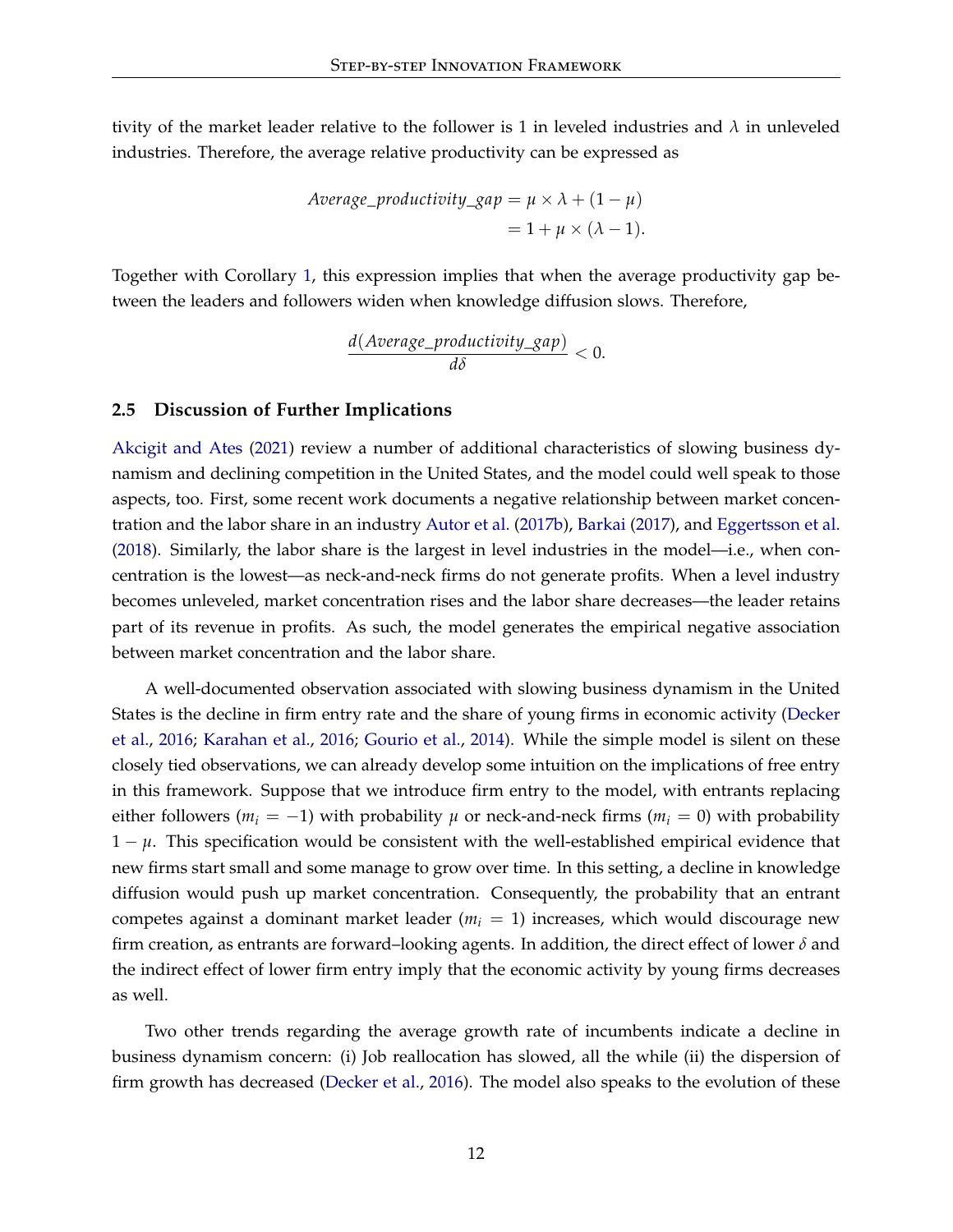variables, but the response of these variables to a decline in knowledge diffusion is ambiguous. Note that two forces drive the changes in firm growth rates: (i) the composition of industries (*µ*) and (ii) the innovation incentives in each of those industries. First, both followers and neck-andneck firms increase their investment to innovate in response to lower *δ* since the value of market leadership increases, and these firms are forward–looking agents. This is the *positive incentive effect*. Yet, a reduction in knowledge diffusion means the share of unleveled sectors—sectors where aggregate investment in innovation is lower—rises. This is the *negative composition effect*. Therefore, the net effect of these forces on firm growth and job reallocation is ambiguous and depends on their relative magnitudes.

As the preceding discussion indicates, the theoretical analysis produces ambiguous implications for some relationships, and a quantitative analysis is necessary to gain further insights. Indeed, [Akcigit and Ates](#page-20-7) [\(2019\)](#page-20-7) build a version of the model described here that is versatile enough to conduct a quantitative analysis of the aforementioned empirical trends. First and foremost, it extends the basic model by adding the entry margin. As such, the extended model is where [Aghion and Howitt](#page-20-2) [\(1992\)](#page-20-2) meets [Aghion et al.](#page-20-5) [\(2005\)](#page-20-5): creative destruction and firm turnover due to firm entry as in [Aghion and Howitt](#page-20-2) [\(1992\)](#page-20-2) complements the strategic interaction aspect of the step-by-step innovation framework. Second, they extend the analysis to transitional dynamics in order to replicate the experience of the U.S. economy in the past several decades. In addition, the quantitative framework allows the discussion of other potential channels that could have contributed to the observed trends in the data and the assessment of their relative importance. In their analysis, the authors find that the strongest driver of slower business dynamism in the United States has been a decline in the intensity of knowledge diffusion from the frontier firms to laggard ones.

Reduction in knowledge diffusion is able to account for these trends as follows. When knowledge diffusion slows down over time, as a direct effect, market leaders are shielded from being copied, which helps them establish stronger market power. When market leaders have a bigger lead over their rivals, the followers get discouraged; hence, they slow down. The productivity gap between leaders and followers opens up. The first implication of this widening is that market composition shifts to more concentrated sectors. Second, limit pricing allows stronger leaders (leaders further ahead) to charge higher markups, which also increases the profit share and decreases the labor share of gross domestic product (GDP). Since entrants are forward looking, they observe the strengthening of incumbents and get discouraged; therefore, entry goes down. Discouraged followers and entrants lower the competitive pressure on the market leader: When they face less threat, market leaders relax and they experiment less. Hence, overall dynamism and experimentation decrease in the economy. Consequently, with lower innovation investment, productivity growth slows over time, causing the equilibrium interest rate to fall. As such, the model provides an endogenous mechanism for declining interest rates over time—a widely discussed phenomenon in the United States [\(Summers,](#page-22-8) [2014\)](#page-22-8).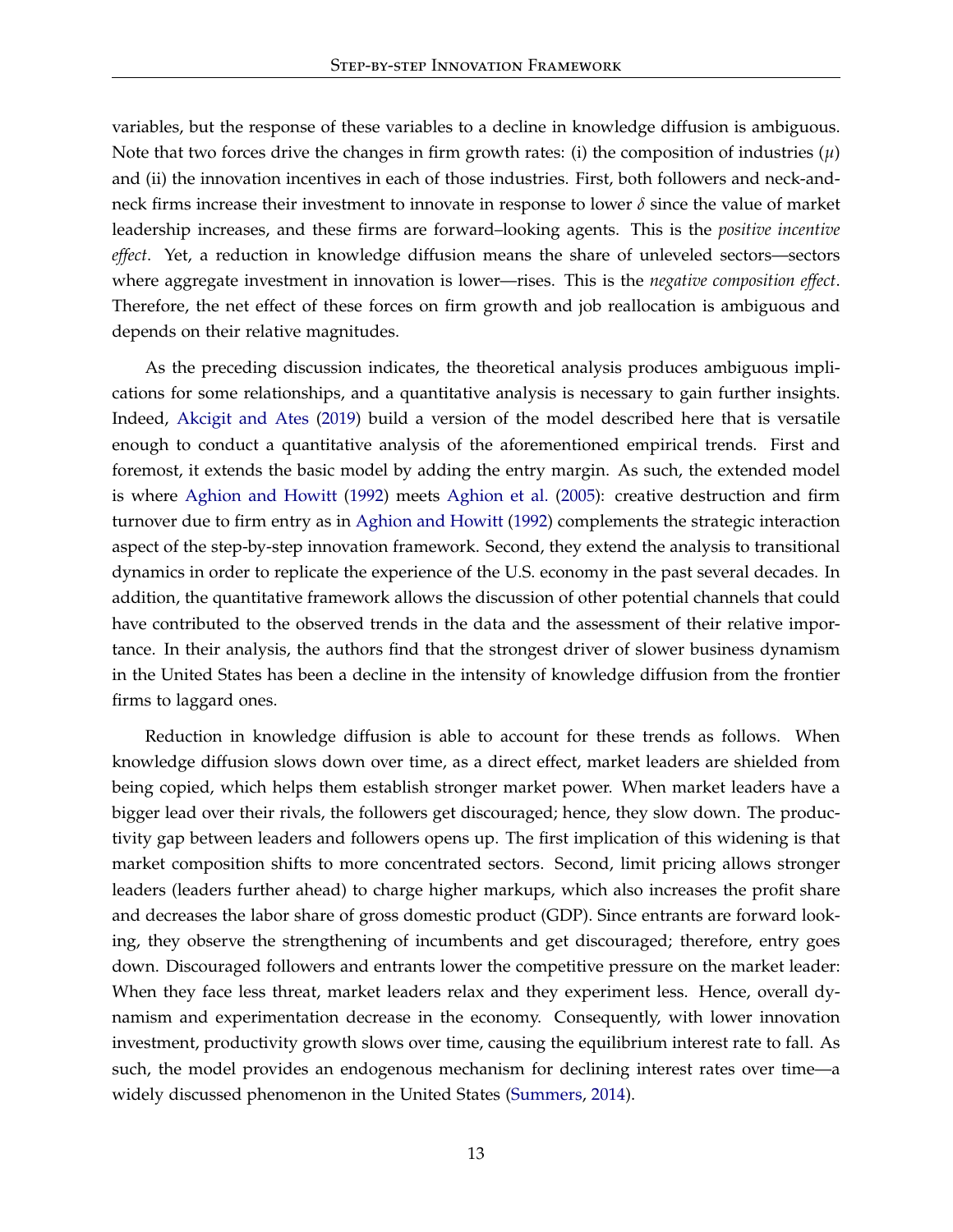### <span id="page-14-0"></span>**3 International Trade and Competition**

The step-by-step innovation framework also helps shed light on the nature of international technological competition and how competition and innovation interact in open economies. For instance, recent empirical studies find diverging results when analyzing the effect of Chinese import penetration on domestic innovation outcomes. Similarly, a large literature explores the effect of trade liberalization on innovation and growth outcomes [\(Shu and Steinwender,](#page-22-9) [2019\)](#page-22-9). Inherently, the step-by-step innovation model provides an immensely suitable theory to understand the economic mechanisms behind these relationships: Unlike the first-generation Schumpeterian models, it can capture not only the negative effects of competition on innovation, but also potential positive effects via the escape–competition channel. We next discuss a recent application of this framework in an open economy setting.

### **3.1 Basic Setup**

We consider the following world economy in continuous time that consists of two large open countries. In each country, representative final–good producers operate in perfectly competitive markets and produce the final output combining domestic fixed factor  $F_c$  (supplied inelastically) and a measure of intermediate varieties via the following technology:

$$
Y_{ct} = \frac{F_c^{\beta}}{1-\beta} \int_0^1 \left( q_{Ajt}^{\frac{\beta}{1-\beta}} k_{Ajt} + q_{Bjt}^{\frac{\beta}{1-\beta}} k_{Bjt} \right)^{1-\beta} dj,
$$

with the parameter *β* denoting the inverse of the elasticity of substitution across varieties *j* as well as the share of fixed factor. In this expression, *kijt* is the amount of variety *j*, and *qijt* is the associated quality. Note that in this version of the model, intermediate–good firms differ in their product quality, whereas in the previous section, the heterogeneity lied in labor productivity. As we shall see, this structure together with a Cobb-Douglas production function generates isoelastic—as opposed to unit-elastic—demand for intermediate varieties, which, in turn, leads to firm–level profits to scale in product quality, providing for any intermediate–good firm an incentive to innovate. $^{12}$  $^{12}$  $^{12}$ 

Intermediate goods can potentially be produced by infinitely-lived incumbent firms from both countries using a linear round-about production technology with a constant marginal cost *η*. Importantly, the intermediate varieties are tradable across countries, and for simplicity, we assume away any trade  $costs$ <sup>[13](#page-14-2)</sup> In each product line, one firm from each country engages in Bertrand price competition to capture the market. As we shall see, the firm with a higher product quality will have an edge in this competitive environment.

<span id="page-14-2"></span><span id="page-14-1"></span><sup>&</sup>lt;sup>12</sup>Recall that in the previous section, the leader firm optimally chooses to not undertake R&D investment.

 $13$ The final good is also assumed to be tradable; however, this assumption does not play a role for the dynamics of the model. Rather, it helps ensure trade balance in both economies in a simple and innocuous manner.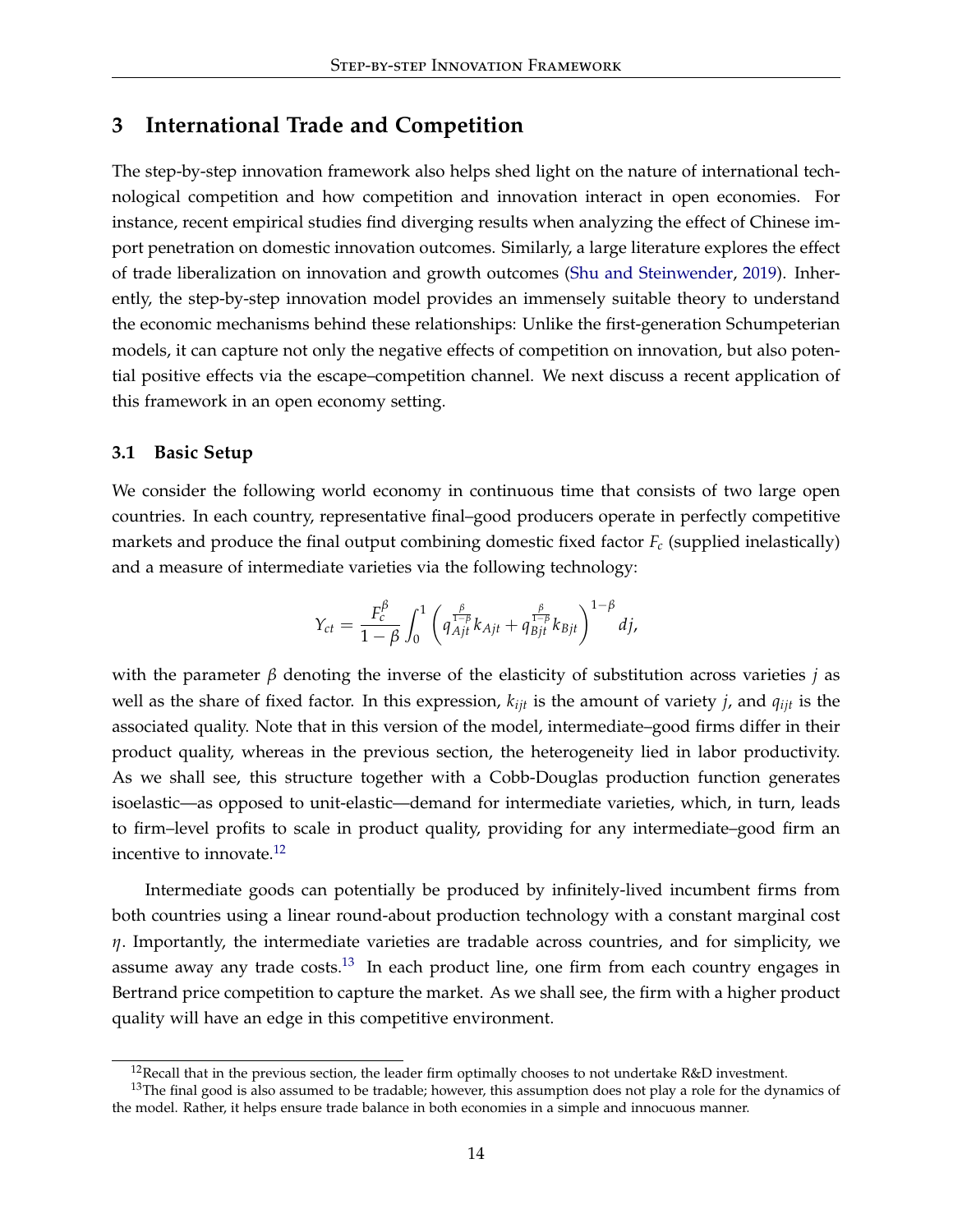The nature of technological competition and innovations is analogous to the framework in the previous section, except that they pertain to product quality instead of labor productivity.<sup>[14](#page-15-0)</sup> To avoid repetition, we keep their description brief unless otherwise is necessary. Again, the firm with a better technology—product quality, in this case—is the market leader, i.e., firm *i* in line *j* is the leader iff *qijt* > *q*−*ijt*. Follower and neck-and-neck stages are defined accordingly. Firms can invest in R&D to improve their product quality, with each innovation improving the product quality a multiplicative factor *λ*. The variable *mijt* captures again the technology gap between firm *i* and −*i* in line *j*, reflecting their relative quality levels. We again restrict the maximum gap to be one step.

Setting up the static equilibrium, the final–good production function and the absence of trade costs imply that the final good producers in both countries purchase each variety from the supplier with the higher quality. The final good producers' optimization generates the following (inverse) demand schedule for good *j*: [15](#page-15-1)

<span id="page-15-2"></span>
$$
p_j = F_c^{\beta} q_j^{\beta} k_j^{\beta}.
$$
 (15)

Faced with this demand, the profit maximization problem of the monopolist leader reads as

$$
\max_{k_j} (p_j(k_j) - \eta) k_j
$$
 subject to equation (15).

The optimal production and price decisions are  $16$ 

$$
p_j = \frac{\eta}{1-\beta}
$$
 and  $k_j = \left[\frac{\eta}{1-\beta}\right]^{-\frac{1}{\beta}} F q_j$ .

Notice that these apply to both domestic sales and exported goods as there are no trade costs. Consequently, the profits of a leading firm is given by

$$
\pi_j = \Xi q_j,
$$

with  $\Xi \equiv \left[\frac{\beta-1}{\beta}\right]$ *β*  $\int^{-\frac{1}{\beta}}$  βF. Firms that are not in a leading position do not earn any positive profits.

In this setting, the dynamic problems of forward-looking firms are summarized by the fol-

<span id="page-15-0"></span><sup>&</sup>lt;sup>14</sup>Still, the implications of this setup differ substantially from those in the previous model. For instance, it generates additional incentives for innovation: even the market leader try to innovate, as equilibrium profits are linear in product quality. For the details of this general setup, please see [Akcigit et al.](#page-20-1) [\(2021\)](#page-20-1).

<span id="page-15-1"></span><sup>&</sup>lt;sup>15</sup>We drop the country subscript, because the nation of origin does not matter for the final–good producer. We also remove the time subscript unless it causes confusion.

<span id="page-15-3"></span><sup>&</sup>lt;sup>16</sup>For the sake of clarity, we maintain the assumption that incumbents play a two-stage game à la [Acemoglu et al.](#page-19-2) [\(2012\)](#page-19-2), which ensures that the leader can charge the unconstrained monopoly price. Before setting optimal prices in the second stage, firms need to pay an infinitesimally small amount in the first stage. By backward induction, only the firm with the quality advantage enters the game.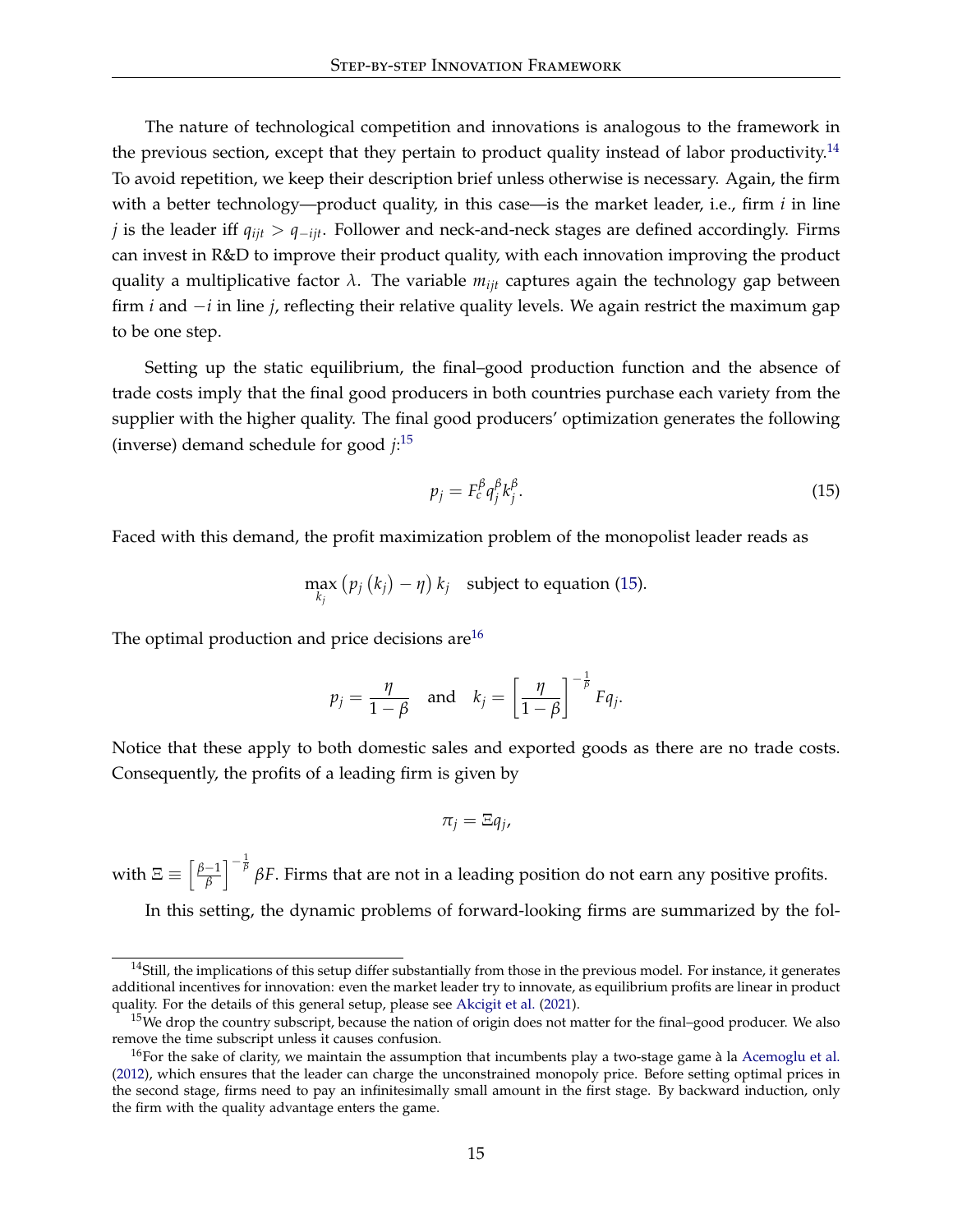lowing value functions:

$$
r_{At}V_{A1t}(q_{jt}) - \dot{V}_{A1t}(q_{jt}) = \max_{x_{A1t}} \left\{ \begin{array}{c} 2\Xi q_{jt} - \chi x_{A1t}^2 q_{jt} + x_{A1t} \left[ V_{A1t} \left( \lambda q_{jt} \right) - V_{A1t} \left( q_{jt} \right) \right] \\ -x_{B-1t} \left[ V_{A0t} \left( q_{jt} \right) - V_{A1t} \left( q_{jt} \right) \right] \end{array} \right\} \tag{P1}
$$

$$
r_{At}V_{A0t} (q_{jt}) - \dot{V}_{A0t} (q_{jt}) = \max_{x_{A0t}} \left\{ \begin{array}{c} -\chi x_{A0t}^2 q_{jt} + x_{A0t} \left[ V_{A1t} (\lambda q_{jt}) - V_{A0t} (q_{jt}) \right] \\ -x_{B0t} \left[ V_{A-1t} (q_{jt}) - V_{A0t} (q_{jt}) \right] \end{array} \right\}
$$
(P2)

$$
r_{At}V_{A-1t}(q_{jt}) - \dot{V}_{A-1t}(q_{jt}) = \max_{x_{A-1t}} \left\{ \begin{array}{c} -\chi x_{A-1t}^2 q_{jt} + x_{A-1t} \left[ V_{A0t} \left( \lambda q_{jt} \right) - V_{A-1t} \left( q_{jt} \right) \right] \\ -x_{B1t} \left[ V_{A-1t} \left( \lambda q_{jt} \right) - V_{A-1t} \left( q_{jt} \right) \right] \end{array} \right\} \tag{P3}
$$

Equations (P1)-(P3) describe the generic problem of a leader, a neck-and-neck firm, and a fol-lower, respectively. Only the leader earns profits and it does so selling to both countries.<sup>[17](#page-16-0)</sup> All firms face a quadratic R&D cost, with *xijt* denotes the Poisson flow rate of innovation. When the leader innovates, it improves its quality level, but its position does not change. However, if its rival innovates they become neck-and-neck. In a neck-and-neck sector, an innovation helps the neck-and-neck firm gain a lead over its rival, but if the competitor innovates, the neck-and-neck firm becomes a follower. Finally, an innovation helps the follower catch up with the leader. In case of leader's innovation, the gap remains the same, reflecting spillovers from the frontier firm to the follower, helping the follower remain in the competitive race.

Next, we highlight the forces that international technological competition exerts on incumbents' innovation incentives.

### **3.2 Dynamic Effects of Openness and Escape–Competition Effect**

In order to emphasize the dynamic strategic interaction between intermediate producers introduced by foreign competition, we focus on a special case of our model with minimal incentives for quality improvements. This assumption does not eliminate all incentives for innovation. Rather, it dampens a particular motive—improving the product quality—to isolate motives that are generated by the competitive race—improving the position relative to the rival. Precisely, we assume that  $\lambda = 1 + \varepsilon$ , where  $\varepsilon$  is arbitrarily close to zero, implying that quality improvements from innovations are infinitesimal. Consequently, innovation incentives are driven only by discouragement and escape-competition effects. For convenience, we also take  $\chi = 1/2$  and confine our analysis to the BGP. The following proposition argues that, in this environment, firms in neck-and-neck position have the highest innovation intensity.

#### <span id="page-16-1"></span>**Proposition 1** *The above assumptions imply that*

- *1. the innovation intensity becomes the highest at neck-and-neck position;*
- *2. the followers innovate at the same intensity and strictly less than the neck-and-neck firms;*

<span id="page-16-0"></span><sup>&</sup>lt;sup>17</sup>Bertrand competition in neck-and-neck sectors pushes their rents down to zero.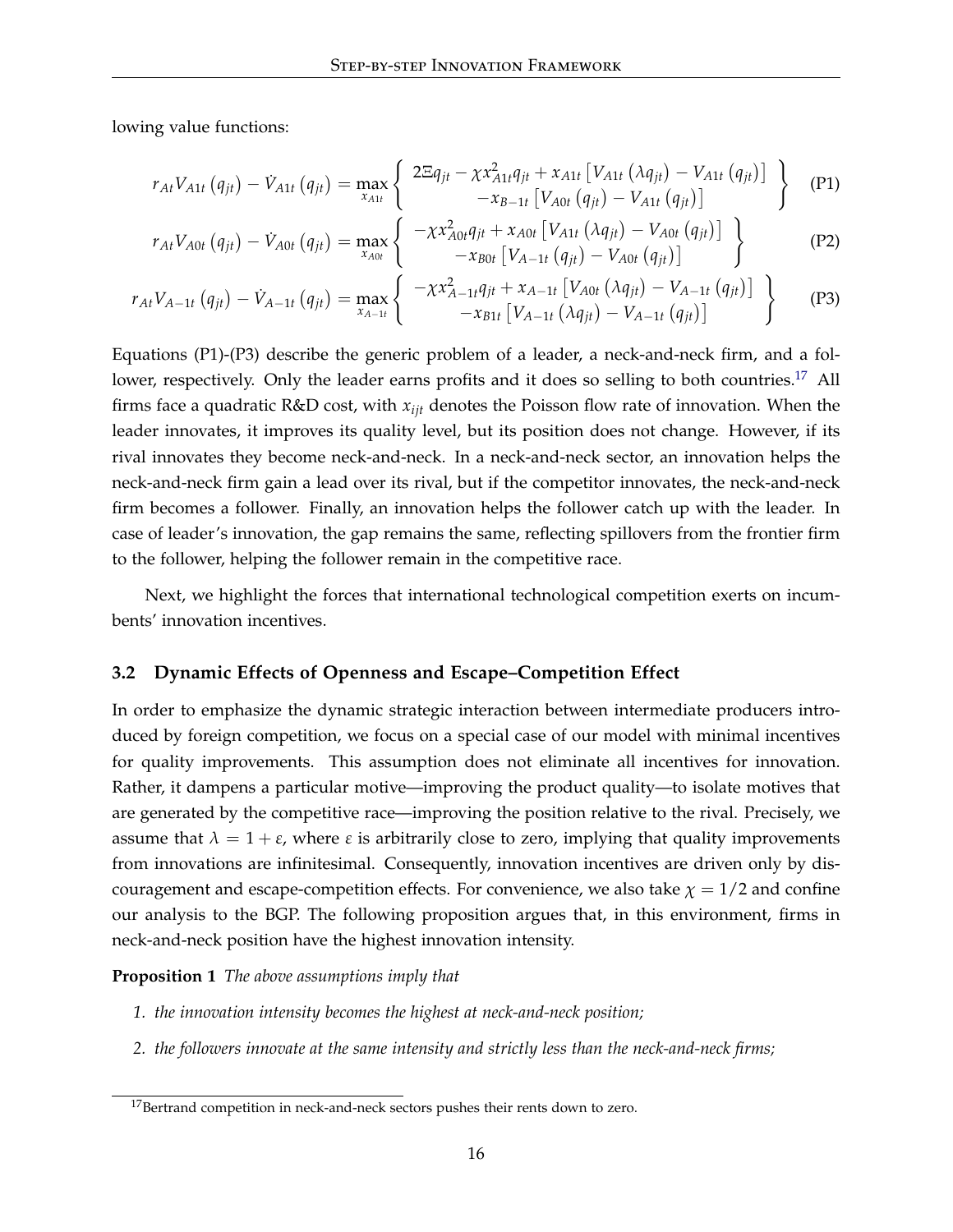*3. the leaders do not innovate.*

*Formally,*  $x_0 > x_{-1} > x_1 = 0$ .

#### **Proof.** See Appendix **B**. ■

Proposition [1](#page-16-1) formalizes the fact that the positive effect of foreign competitive pressures on innovation incentives becomes the strongest when firms compete against rivals producing goods of similar quality. This effect is analogous to the one in closed-economy step-by-step models namely, the "*escape-competition*" effect—but it gains an international aspect in the context of a small open economy. As such, this effect allows the model to capture potential boost from international competition to firms' innovative activity. To be sure, the model still reflects the potential downside of foreign competition: domestic firms that fall behind the competitive race get discouraged in their innovative effort (*discouragement effect*). Hence, this versatility of the stepby-step innovation framework makes it a very convenient and realistic setting to study the effect of foreign competition on economic growth and analyze industrial policy in open economies. In [Akcigit et al.](#page-20-1) [\(2021\)](#page-20-1), we do so using a more advanced version of the model, and several interesting implications arise.<sup>[18](#page-17-0)</sup>

First, [Akcigit et al.](#page-20-1) [\(2021\)](#page-20-1) studies a more general setting that features trade costs and allows the productivity gap to open up more than one step. In such a setting, the existence of trade costs modifies the nature of escape–competition effect in significant ways. Raising the cost of imports, they help some domestic firms retain their domestic market, even though their foreign competitor has a better quality. Conversely, it is not enough for a domestic firm to have superior product quality to export; the quality advantage should be large enough to compensate for the additional costs. Accordingly, the "neck-and-neckness" arises at two different stages of international competition, and the innovation effort of a firm intensifies at two different points, for two similar yet distinct reasons: to protect domestic profits when the firm is a technological laggard; and to access export markets when the firm is a technology leader. As a result, the innovation effort schedule of a firm as a function of the quality gap relative to its rival has double-peaked shape, and empirical evidence provided corroborates this prediction. Notice the difference with respect to the standard model: in the standard setting, competition and innovation effort (escape– competition effect) peaks only when the two firms have exactly the same quality, translating to a single-peaked innovation effort schedule. This heterogeneity has subtle implications for policy, as discussed in detail by [Akcigit et al.](#page-20-1) [\(2021\)](#page-20-1).

The quantitative investigation of this model uncovers intriguing policy implications. First, increased foreign competition reduces the need for R&D subsidies to prop up domestic innovation. In particular, as bilateral trade costs decline—i.e., the world becoming more open—the

<span id="page-17-0"></span> $18$ For excellent surveys of empirical studies on the nexus of foreign competition, innovation, and economic growth, please see the recent reviews by [Akcigit and Melitz](#page-20-15) [\(2021\)](#page-20-15), [Melitz and Redding](#page-22-10) [\(2021\)](#page-22-10), which is in this volume, and [Shu and Steinwender](#page-22-9) [\(2019\)](#page-22-9).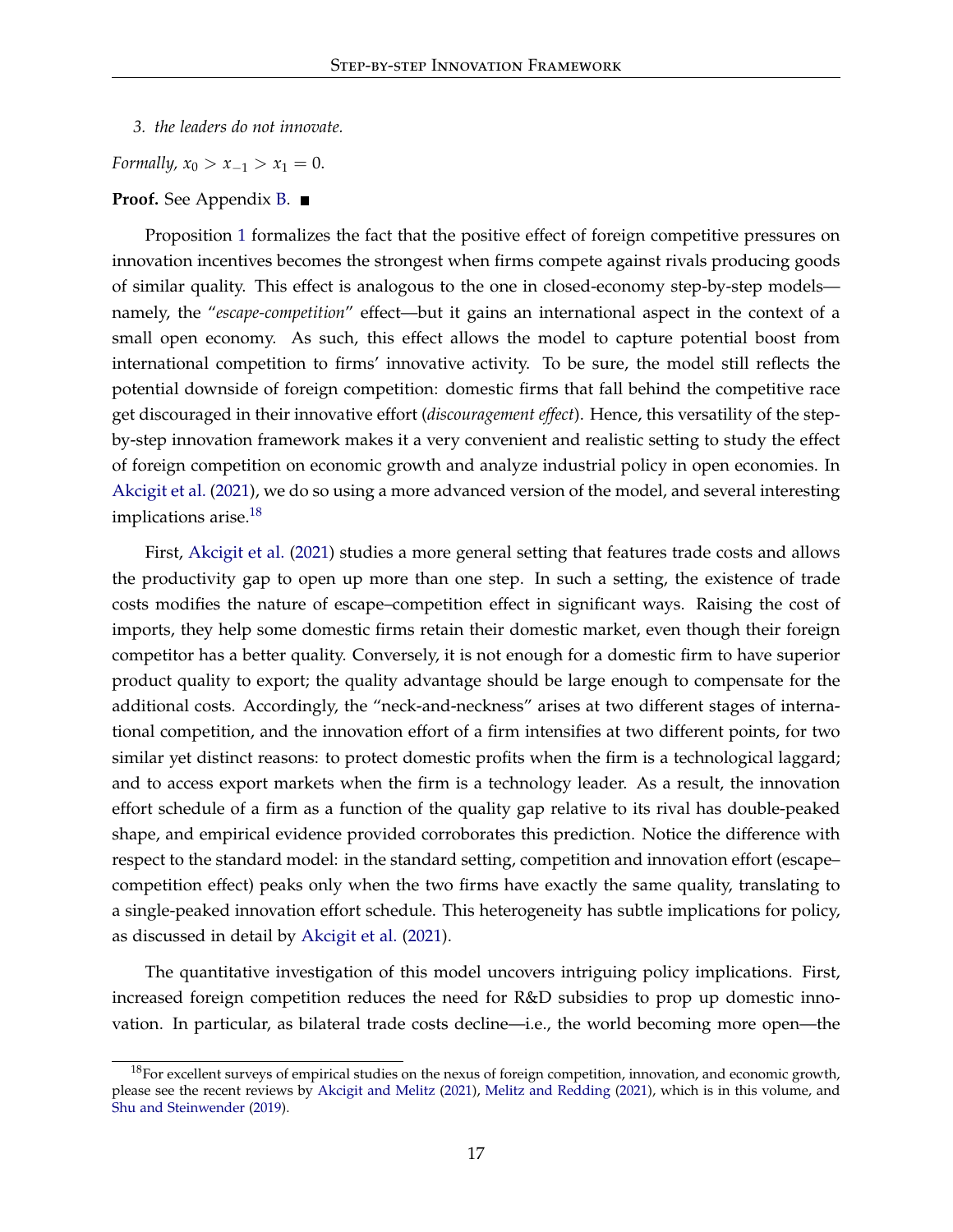optimal level of R&D subsidy that a policymaker would set for a given horizon decreases as well. This result also hinges crucially on the escape–competition effect. Lower trade costs imply that more domestic firms face stronger competitive threat, inducing them to innovate more intensively. Given the technology gap in a sector, these stronger incentives push most firms closer to the optimal innovation effort, reducing the need for R&D subsidies to correct for deficient domestic innovative activity.

Another key policy implication is that it is optimal for the policymaker to slash trade barriers to zero—at all policy horizons and even unilaterally. The optimality of removing unilateral trade barriers unilaterally is a novel finding in the international trade literature and hinges crucially on the effect of protectionist policies on market competition and innovation incentives.<sup>[19](#page-18-0)</sup> While trade barriers protect some firms in the short run, helping them retain production and profits, this protection from competitive pressure that foreign rivals could exert reduces the incentives of domestic firms to innovate and improve the competitiveness of their products. Notice that this effect emerges on top of the fact that trade barriers deprive the economy of some superior foreign products through distortions they create in relative prices. This negative dynamic effect of trade barriers on innovation incentives translates into lower productivity growth in the economy over time and becomes the dominant margin in welfare calculations of the policymaker. Therefore, the policymaker chooses optimally to curtail trade barriers even unilaterally.

Finally, the rich dynamics of this model propose a rationale that can reconcile the seemingly contradictory findings of empirical studies that evaluate the effect of import penetration on do-mestic innovative activity.<sup>[20](#page-18-1)</sup> As discussed, the model implies that stiffer competition encourages some domestic firms to increase their innovation effort and discourages some others, depending on their position in the competitive race. Then, the overall effect of import penetration on domestic innovation outcome would depend on the composition of sectors in an economy, i.e., whether most domestic firms are competitive enough relative to their foreign rivals to begin with. Indeed, [Akcigit et al.](#page-20-1) [\(2021\)](#page-20-1) corroborate this intuition, showing numerically that overall innovation effort in an economy can decrease or increase in response to lower barriers to import. Again, the ultimate response is determined by the initial sectoral composition in terms of competitiveness of domestic firms.

<span id="page-18-0"></span> $19$ This effect is dominant especially in longer horizons. In the short term, the positive effect of higher trade barriers on domestic wages, which in turn reduces the competitiveness of an economy, is an additional margin that makes positive trade barriers suboptimal. However, the analysis of another version of the model that lacks this margin demonstrates that for relatively far-sighted policymakers, a unilateral removal of trade barriers is still the optimal policy (see [Akcigit et al.,](#page-20-8) [2018\)](#page-20-8).

<span id="page-18-1"></span> $20B$ loom et al. [\(2016\)](#page-20-16) argue that Chinese import competition induced innovative activity in exposed domestic sectors in 12 European countries they analyze (see also [Coelli et al.,](#page-21-16) [2016;](#page-21-16) [Gorodnichenko et al.,](#page-21-17) [2010;](#page-21-17) [Iacovone et al.,](#page-22-11) [2011;](#page-22-11) and [Iacovone,](#page-22-12) [2012\)](#page-22-12), whereas [Autor et al.](#page-20-17) [\(2020\)](#page-20-17) find a negative effect on U.S.firms and sectors (see also [Hashmi,](#page-22-13) [2013](#page-22-13) and [Hombert and Matray,](#page-22-14) [2015\)](#page-22-14). Yet some other papers including [Aghion et al.](#page-19-3) [\(2017\)](#page-19-3) find ambiguous results.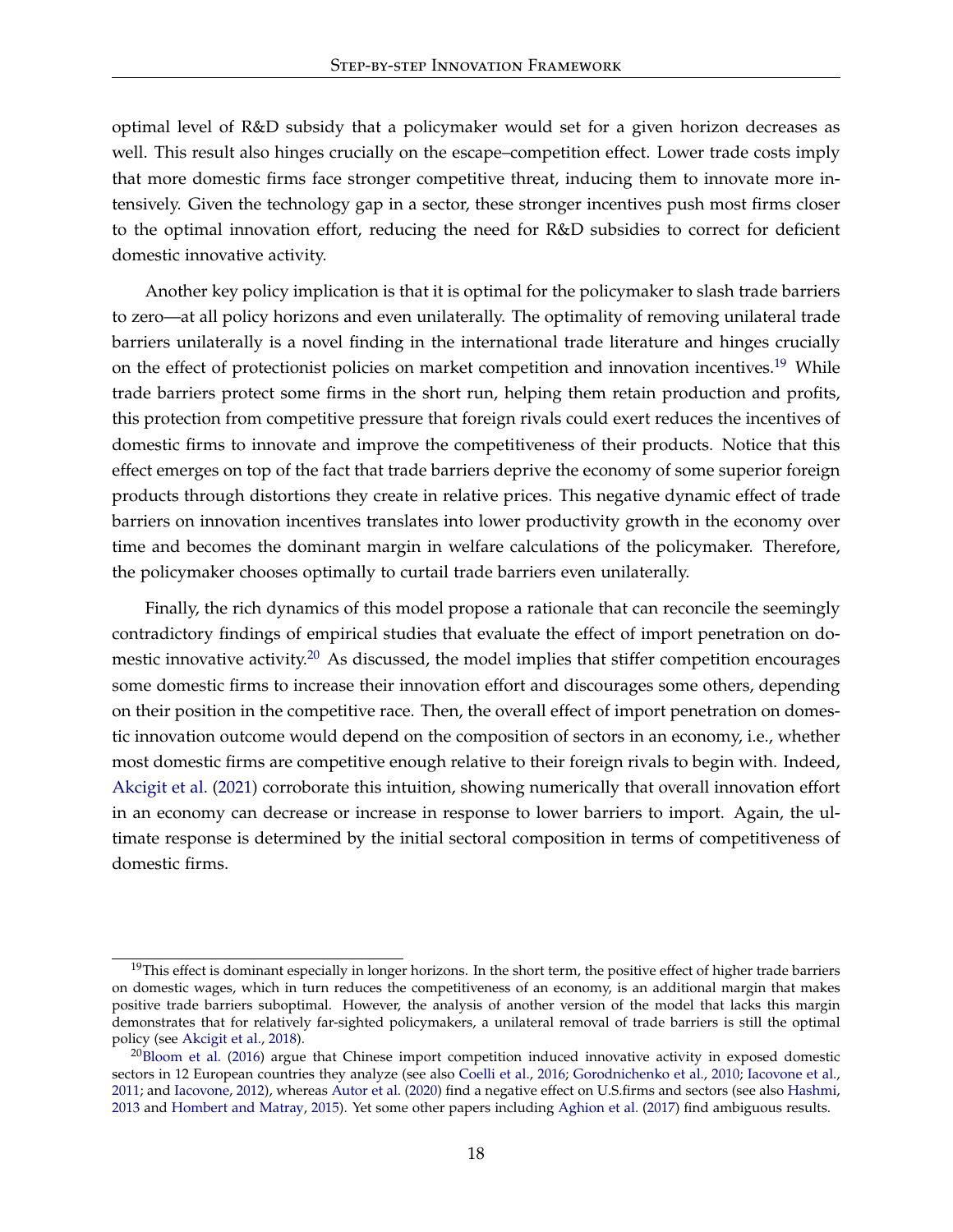### <span id="page-19-1"></span>**4 Conclusion**

Schumpeterian growth theory, with its intuitive and tractable modeling of incentives for innovation, has envisaged long-run productivity growth as an endogenous outcome and fundamentally altered economists' thinking about economic growth. A key margin that affects firms' innovation incentives is the degree of competition among them. The step-by-step innovation framework zeroes in on this margin, and thanks to its realistic yet tractable account of competition and innovation, it has a unique place in the endogenous growth tradition. Distinctively, incumbent firms respond strategically to each other via endogenous innovation decisions and depending on the magnitude of competitive pressure. The fundamental insights this theory offers—importantly, the escape–competition effect, among others—widened the relevance of Schumpeterian growth models greatly and enhanced its applicability to new lines of research. In this piece, I reviewed two such applications.

In one direction, the step-by-step innovation model sheds light on the causes of slowing business dynamism in the United States [\(Akcigit and Ates,](#page-20-7) [2019,](#page-20-7) [2021\)](#page-20-0). A particular mechanism—a decline in knowledge diffusion—seems to have plagued the U.S. economy: through the lens of the model, this decline distorts the competition between market leaders and followers, rigging the game in favor of the former, and leads ultimately to lower innovation incentives for firms in both groups. In another line of research, the step-by-step innovation model enhances our understanding of trade and industrial policies in open economies. Among others, it helps expose the distortionary dynamic effect of protectionist policies, which result in novel policy implications. The key mechanism again emphasizes the significance of competitive pressures—in this case, exerted by foreign rivals—in driving innovative activity by domestic firms.

The two examples highlighted in this piece illustrate the broad applicability and policy relevance of the step-by-step innovation framework. Yet a casual examination indicates that this framework has not been utilized to its fullest potential. I contend that its outreach will quickly expand in the years to come, and, especially with the latest computational techniques and computing power, its quantitative applications will advance further to help us address many other interesting questions at the juncture of competition, innovation, and economic policy.

### **References**

- <span id="page-19-0"></span>ACEMOGLU, D. AND U. AKCIGIT (2012): "Intellectual Property Rights Policy, Competition and Innovation," *Journal of the European Economic Association*, 10, 1–42.
- <span id="page-19-2"></span>ACEMOGLU, D., G. GANCIA, AND F. ZILIBOTTI (2012): "Competing Engines of Growth: Innovation and Standardization," *Journal of Economic Theory*, 147, 570–601.3.
- <span id="page-19-3"></span>AGHION, P., A. BERGEAUD, M. LEQUIEN, AND M. MELITZ (2017): "The Impact of Exports on Innovation: Theory and Evidence," Manuscript.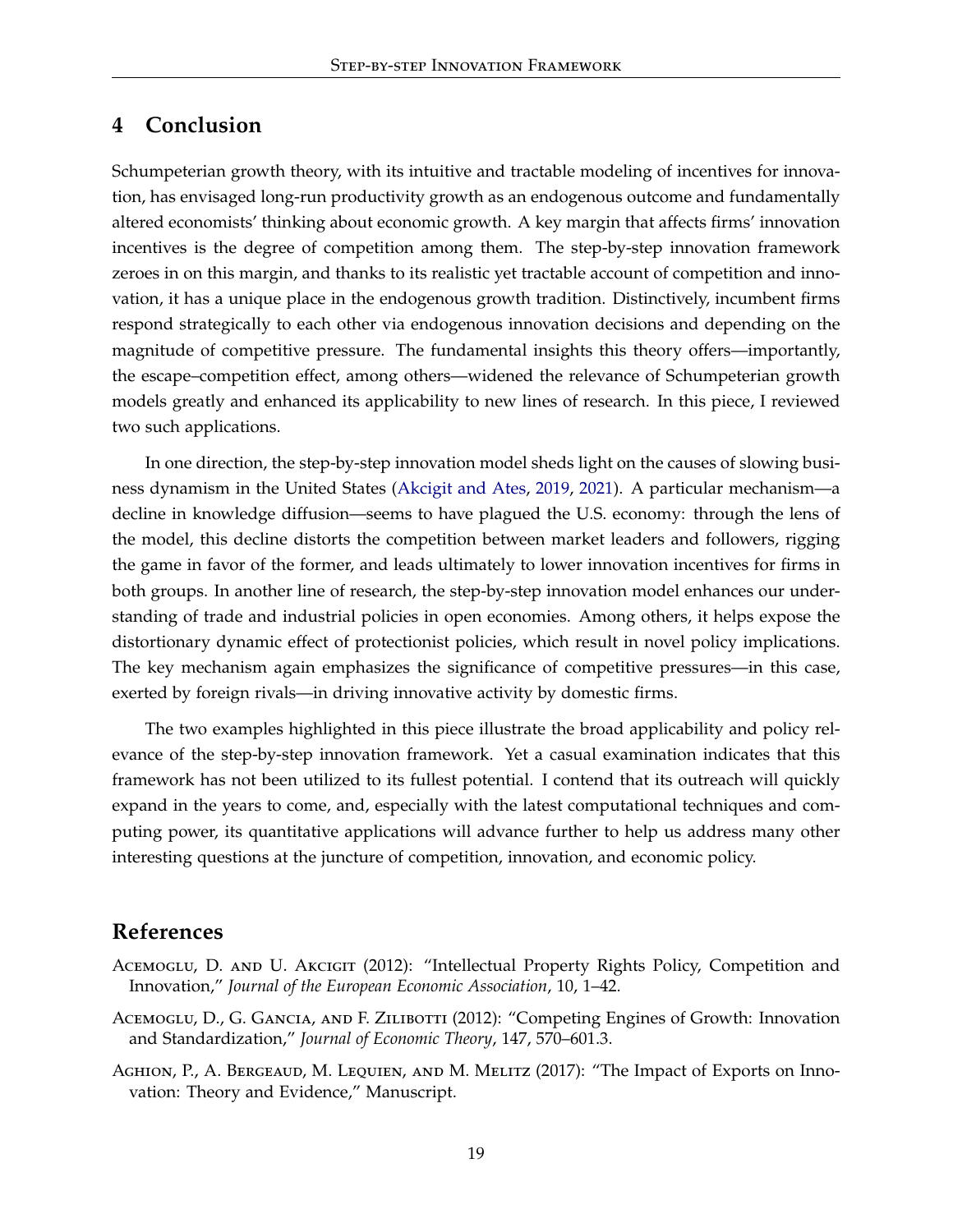- <span id="page-20-5"></span>AGHION, P., N. BLOOM, R. BLUNDELL, R. GRIFFITH, AND P. HOWITT (2005): "Competition and Innovation: An Inverted-U Relationship," *Quarterly Journal of Economics*, 120, 701–728.
- <span id="page-20-4"></span>AGHION, P., C. HARRIS, P. HOWITT, AND J. VICKERS (2001): "Competition, Imitation and Growth with Step-by-Step Innovation," *Review of Economic Studies*, 68, 467–492.
- <span id="page-20-3"></span>Aghion, P., C. Harris, and J. Vickers (1997): "Competition and Growth with Step-by-step Innovation: An Example," *European Economic Review*, 41, 771–782.
- <span id="page-20-2"></span>Aghion, P. and P. Howitt (1992): "A Model of Growth through Creative Destruction," *Econometrica*, 60.
- <span id="page-20-7"></span>Akcigit, U. and S. T. Ates (2019): "What Happened to U.S. Business Dynamism?" National Bureau of Economic Research Working Paper 25756.
- <span id="page-20-0"></span>- (2021): "Ten Facts on Declining Business Dynamism and Lessons from Endogenous Growth Theory," *American Economic Journal: Macroeconomics*, 13, 257–98.
- <span id="page-20-8"></span>AKCIGIT, U., S. T. ATES, AND G. IMPULLITTI (2018): "Innovation and Trade Policy in a Globalized World," National Bureau of Economic Research Working Paper 24543.

<span id="page-20-1"></span> $(2021)$ : "Innovation and Trade Policy in a Globalized World," University of Chicago, mimeograph.

- <span id="page-20-15"></span>Akcigit, U. and M. J. Melitz (2021): "International Trade and Innovation," in *Handbook of International Economics*, ed. by G. Gopinath, E. Helpman, and K. Rogoff, Amsterdam: Elsevier, North Holland, vol. forthcoming.
- <span id="page-20-12"></span>Andrews, D., C. Criscuolo, and P. N. Gal (2015): "Frontier Firms, Technology Diffusion and Public Policy," OECD Productivity Working Paper No. 2.

<span id="page-20-13"></span>— (2016): "The Best versus the Rest: The Global Productivity Slowdown, Divergence across Firms and the Role of Public Policy," OECD Productivity Working Paper 5/2016.

- <span id="page-20-17"></span>Autor, D., D. Dorn, G. H. Hanson, G. Pisano, and P. Shu (2020): "Foreign Competition and Domestic Innovation: Evidence from US Patents," *American Economic Review: Insights*, 2, 357– 74.
- <span id="page-20-10"></span>Autor, D., D. Dorn, L. F. Katz, C. Patterson, and J. Van Reenen (2017a): "Concentrating on the Fall of the Labor Share," *American Economic Review*, 107, 180–85.

<span id="page-20-11"></span> $-$  (2017b): "The Fall of the Labor Share and the Rise of Superstar Firms," National Bureau of Economic Research Working Paper 23396.

<span id="page-20-14"></span>BARKAI, S. (2017): "Declining Labor and Capital Shares," Mimeo.

<span id="page-20-16"></span>Bloom, N., M. Draca, and J. Van Reenen (2016): "Trade Induced Technical Change? The Impact of Chinese Imports on Innovation, IT and Productivity," *Review of Economic Studies*, 83, 87–117.

- <span id="page-20-9"></span>Bloom, N., M. Schankerman, and J. Van Reenen (2013): "Identifying Technology Spillovers and Product Market Rivalry," *Econometrica*, 81, 1347–1393.
- <span id="page-20-6"></span>BUDD, C., C. HARRIS, AND J. VICKERS (1993): "A Model of the Evolution of Duopoly: Does the Asymmetry between Firms Tend to Increase or Decrease?" *Review of Economic Studies*, 60, 543–573.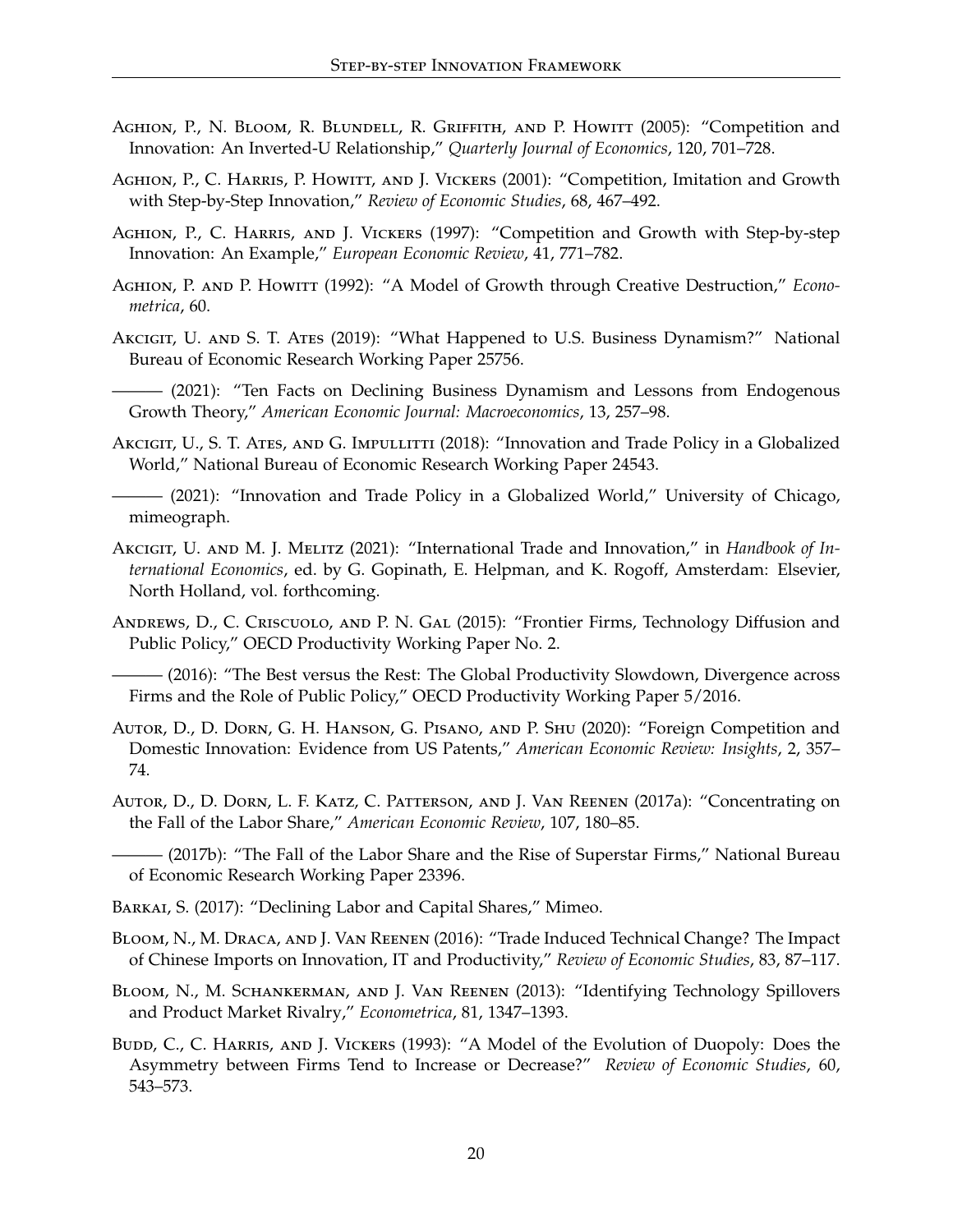- <span id="page-21-5"></span>Cavenaile, L., M. A. Celik, P. Roldan-Blanco, and X. Tian (2021a): "Style Over Substance? Advertising, Innovation, and Endogenous Market Structure," SSRN Working Paper.
- <span id="page-21-4"></span>Cavenaile, L., M. A. Celik, and X. Tian (2021b): "Are Markups Too High? Competition, Strategic Innovation, and Industry Dynamics," SSRN Working Paper.

- <span id="page-21-3"></span>CHIKIS, C., J. E. GOLDBERG, AND J. D. LÓPEZ-SALIDO (2021): "Do Low Interest Rates Harm Innovation, Competition, and Productivity Growth?" CEPR Discussion Papers.
- <span id="page-21-16"></span>Coelli, F., A. Moxnes, and K. H. Ulltveit-Moe (2016): "Better, Faster, Stronger: Global Innovation and Trade Liberalization," National Bureau of Economic Research 22647.
- <span id="page-21-9"></span>De Loecker, J., J. Eeckhout, and G. Unger (2017): "The Rise of Market Power and The Macroeconomic Implications," National Bureau of Economic Research Working Paper 23687.
- <span id="page-21-14"></span>Decker, R. A., J. Haltiwanger, R. S. Jarmin, and J. Miranda (2016): "Where Has All The Skewness Gone? The Decline in High-Growth (Young) Firms in The US," *European Economic Review*, 86, 4–23.
- <span id="page-21-11"></span>EGGERTSSON, G. B., J. A. ROBBINS, AND E. G. WOLD (2018): "Kaldor and Piketty's Facts: The Rise of Monopoly Power in the United States," National Bureau of Economic Research Working Paper 24287.
- <span id="page-21-13"></span>Elsby, M., B. Hobijn, and A. Sahin (2013): "The Decline of the U.S. Labor Share," Federal Reserve Bank of San Francisco, Working Paper 2013-27.
- <span id="page-21-7"></span>Foster, L., J. Haltiwanger, and C. J. Krizan (2000): "Aggregate Productivity Growth: Lessons from Microeconomic Evidence," in *New Developments in Productivity Analysis*, Chicago, IL: University of Chicago Press.
- <span id="page-21-17"></span>GORODNICHENKO, Y., J. SVEJNAR, AND K. TERRELL (2010): "Globalization and Innovation in Emerging Markets," *American Economic Journal: Macroeconomics*, 2, 194–226.
- <span id="page-21-15"></span>Gourio, F., T. Messer, and M. Siemer (2014): "What Is the Economic Impact of the Slowdown in New Business Formation?" *Chicago Fed Letter*.
- <span id="page-21-2"></span>Grossman, G. and C. Shapiro (1987): "Dynamic R&D Competition," *Economic Journal*, 97, 372– 87.
- <span id="page-21-8"></span>Grullon, G., Y. Larkin, and R. Michaely (2017): "Are U.S. Industries Becoming More Concentrated?" Mimeo.
- <span id="page-21-10"></span>GUTIÉRREZ, G. AND T. PHILIPPON (2017): "Declining Competition and Investment in the U.S." National Bureau of Economic Research Working Paper 23583.
- <span id="page-21-12"></span>Hall, R. E. (2018): "New Evidence on Market Power, Profit, Concentration, and the Role of Mega-Firms in the U.S. Economy," Standofrd University, mimeo.
- <span id="page-21-1"></span><span id="page-21-0"></span>Harris, C. and J. Vickers (1985): "Perfect Equilibrium in a Model of a Race," *Review of Economic Studies*, 52, 193–209.
	- ——— (1987): "Racing with Uncertainty," *Review of Economic Studies*, 54, 1–21.

<span id="page-21-6"></span><sup>——— (2021</sup>c): "The Dynamic Effects of Antitrust Policy on Growth and Welfare," *Journal of Monetary Economics*, 121, 42–59.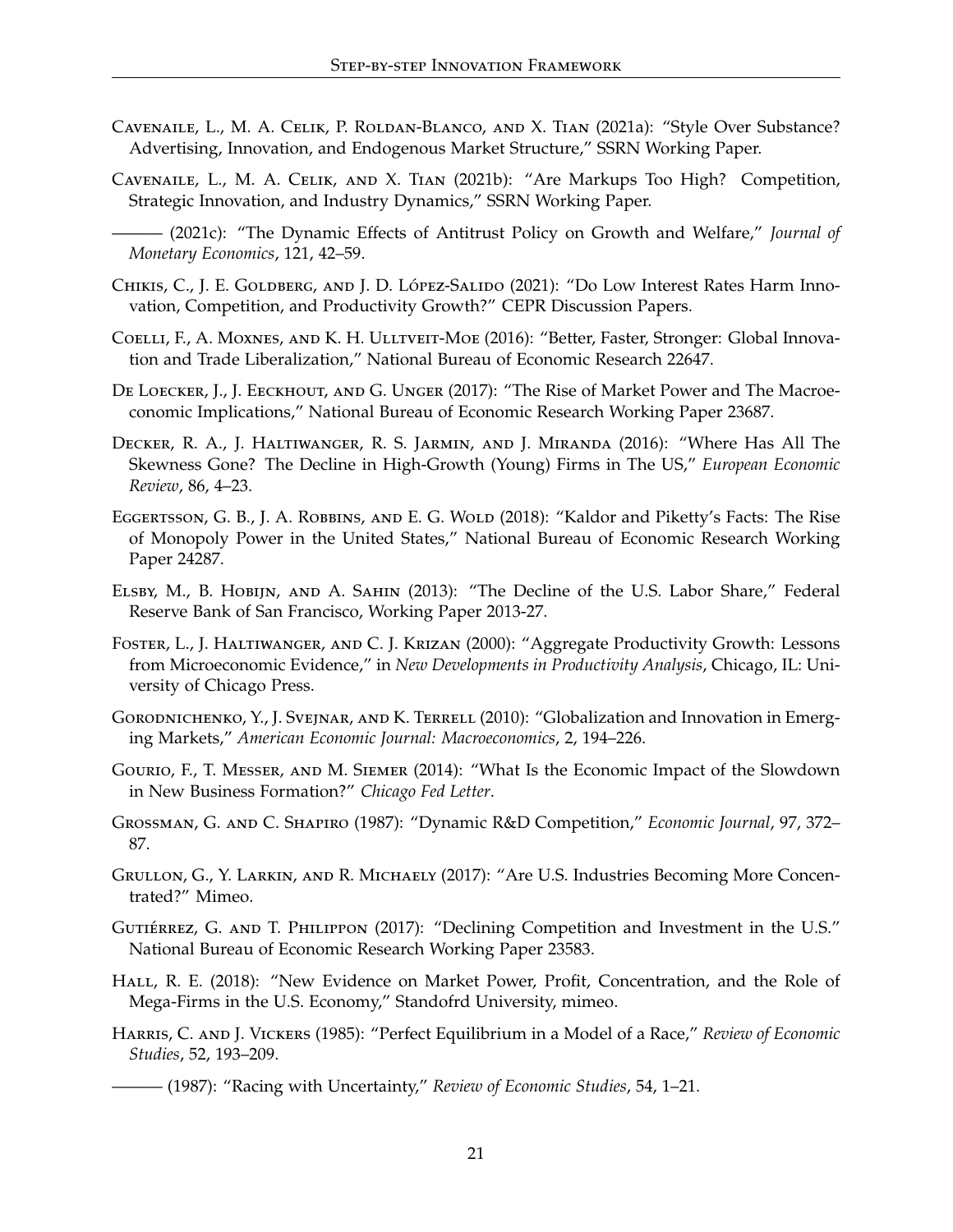- <span id="page-22-13"></span>HASHMI, A. R. (2013): "Competition and Innovation: The Inverted-U Relationship Revisited," *Review of Economics and Statistics*, 95, 1653–1668.
- <span id="page-22-14"></span>Hombert, J. and A. Matray (2015): "Can Innovation Help US Manufacturing Firms Escape Import Competition from China?" CEPR Discussion Papers 10666.
- <span id="page-22-12"></span>Iacovone, L. (2012): "The Better You Are the Stronger It Makes You: Evidence on the Asymmetric Impact of Liberalization," *Journal of Development Economics*, 99, 474–485.
- <span id="page-22-11"></span>Iacovone, L., W. Keller, and F. Rauch (2011): "Innovation Responses to Import Competition," Mimeo, Princeton University.
- <span id="page-22-5"></span>Karabarbounis, L. and B. Neiman (2013): "The Global Decline of the Labor Share," *Quarterly Journal of Economics*, 129, 61–103.
- <span id="page-22-7"></span>Karahan, F., B. Pugsley, and A. Sahin (2016): "Demographic Origins of the Startup Deficit," New York Fed, mimeo.
- <span id="page-22-1"></span>Klette, T. J. and S. Kortum (2004): "Innovating Firms and Aggregate Innovation," *Journal of Political Economy*, 112, 986–1018.
- <span id="page-22-6"></span>Lawrence, R. Z. (2015): "Recent Declines in Labor's Share in U.S. Income: A Preliminary Neoclassical Account," National Bureau of Economic Research Working Paper 21296.
- <span id="page-22-2"></span>Liu, E., A. Mian, and A. Sufi (2019): "Low Interest Rates, Market Power, and Productivity Growth," Becker Friedman Institute Working Papers Series 2019-09.
- <span id="page-22-10"></span>MELITZ, M. J. AND S. J. REDDING (2021): "Trade and Innovation," in *The Economics of Creative Destruction: Festschrift in Honor of Philippe Aghion and Peter Howitt*, ed. by U. Akcigit and J. V. Reenen, Harvard University, vol. forthcoming.
- <span id="page-22-4"></span>Nekarda, C. J. and V. A. Ramey (2013): "The Cyclical Behavior of the Price-Cost Markup," National Bureau of Economic Research Working Paper 19099.
- <span id="page-22-3"></span>Olmstead-Rumsey, J. (2020): "Market Concentration and the Productivity Slowdown," Mimeo.
- <span id="page-22-0"></span>Romer, P. M. (1990): "Endogenous Technological Change," *Journal of Political Economy*, 98, S71– 102.
- <span id="page-22-9"></span>SHU, P. AND C. STEINWENDER (2019): "The Impact of Trade Liberalization on Firm Productivity and Innovation," *Innovation Policy and the Economy*, 19, 39–68.
- <span id="page-22-8"></span>Summers, L. H. (2014): "US Economic Prospects: Secular Stagnation, Hysteresis, and the Zero Lower Bound," *Business Economics*, 49, 65–73.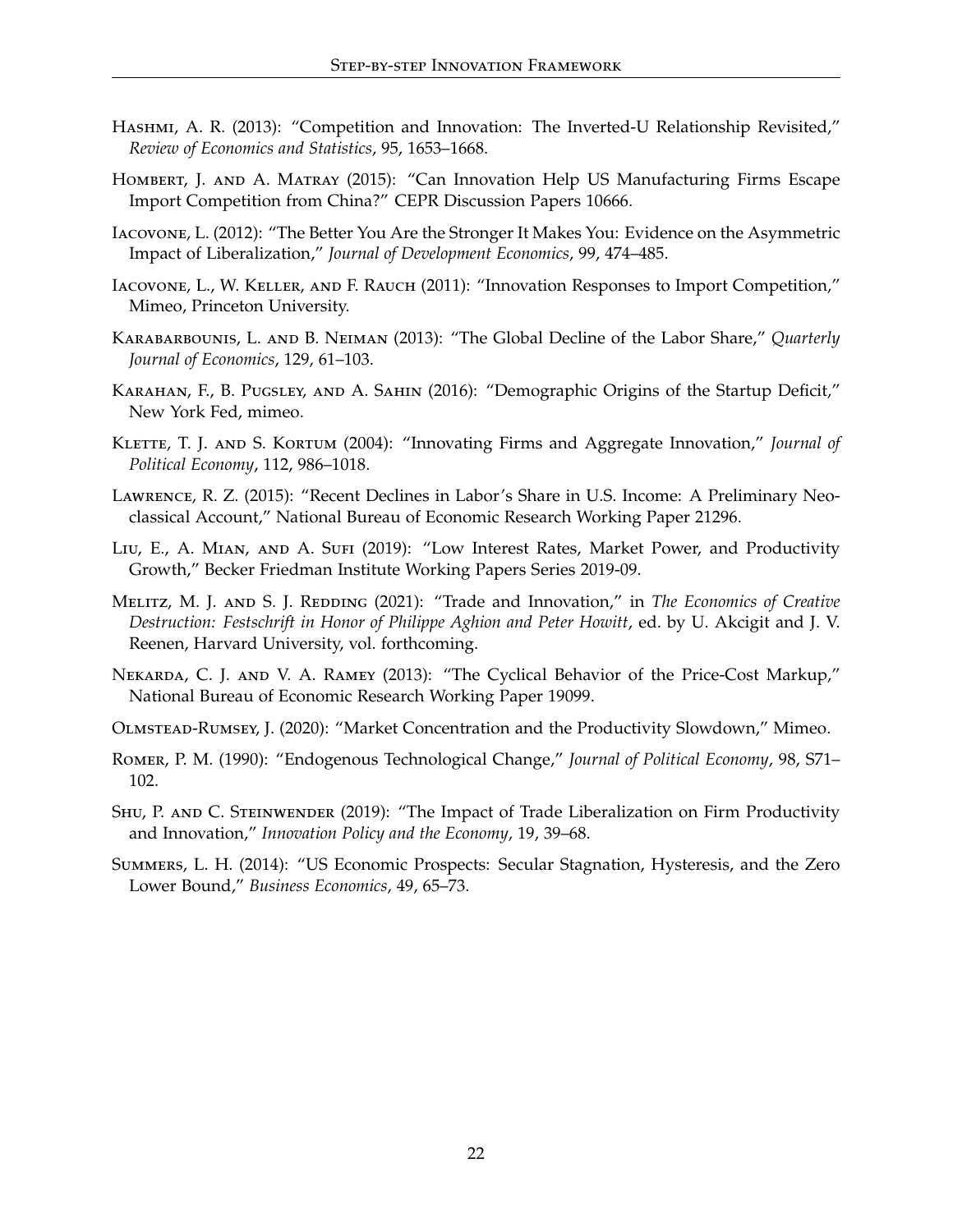# **Appendices**

### <span id="page-23-0"></span>**A Equilibrium**

We focus on the Balanced Growth Path (BGP) Markov perfect equilibrium, with equilibrium strategies depending only on the payoff-relevant state variable  $m \in \{-1,0,1\}$  and all aggregate variables growing at the same rate *g* while firms' innovation rates remain constant. Henceforth, we will drop the indices *i*, *j* and *t* when it causes no confusion and use only the pay-off relevant state variable *m*.

1. Equilibrium interest rate:

$$
r = g + \rho,\tag{A.1}
$$

where  $g$  is the BGP growth rate of consumption.

2. Demand schedule for the intermediate good  $j \in [0,1]$ :

$$
y_{ij} = \frac{Y}{p_{ij}},\tag{A.2}
$$

where *pij* is the price of intermediate *j* charged by the producing monopolist *i*.

3. Intermediate producer's marginal cost:

$$
MC_{ij} = \frac{w}{q_{ij}} \tag{A.3}
$$

with *w* denoting the wage level.

4. Equilibrium intermediate good quantities:

$$
y_{ij} = \frac{q_{-ij}}{\omega} \text{ for } q_{ij} \ge q_{-ij} \tag{A.4}
$$

and  $y_{ij} = 0$  otherwise, with the normalized aggregate wage rate given as  $\omega \equiv w/Y$ .

5. Optimal production employment of the intermediate producer:

$$
l_i = \frac{y_i}{q_i} = \frac{1}{\omega \lambda^{m_i}} \quad \text{for} \quad m_i \in \{0, 1\}. \tag{A.5}
$$

6. Operating profits of an intermediate firm (exclusive of its R&D expenditures):

$$
\pi(m_i) = \begin{cases} (1 - \frac{1}{\lambda}) Y & \text{if } m_i = 1 \\ 0 & \text{if } m_i \in \{0, -1\} \end{cases}
$$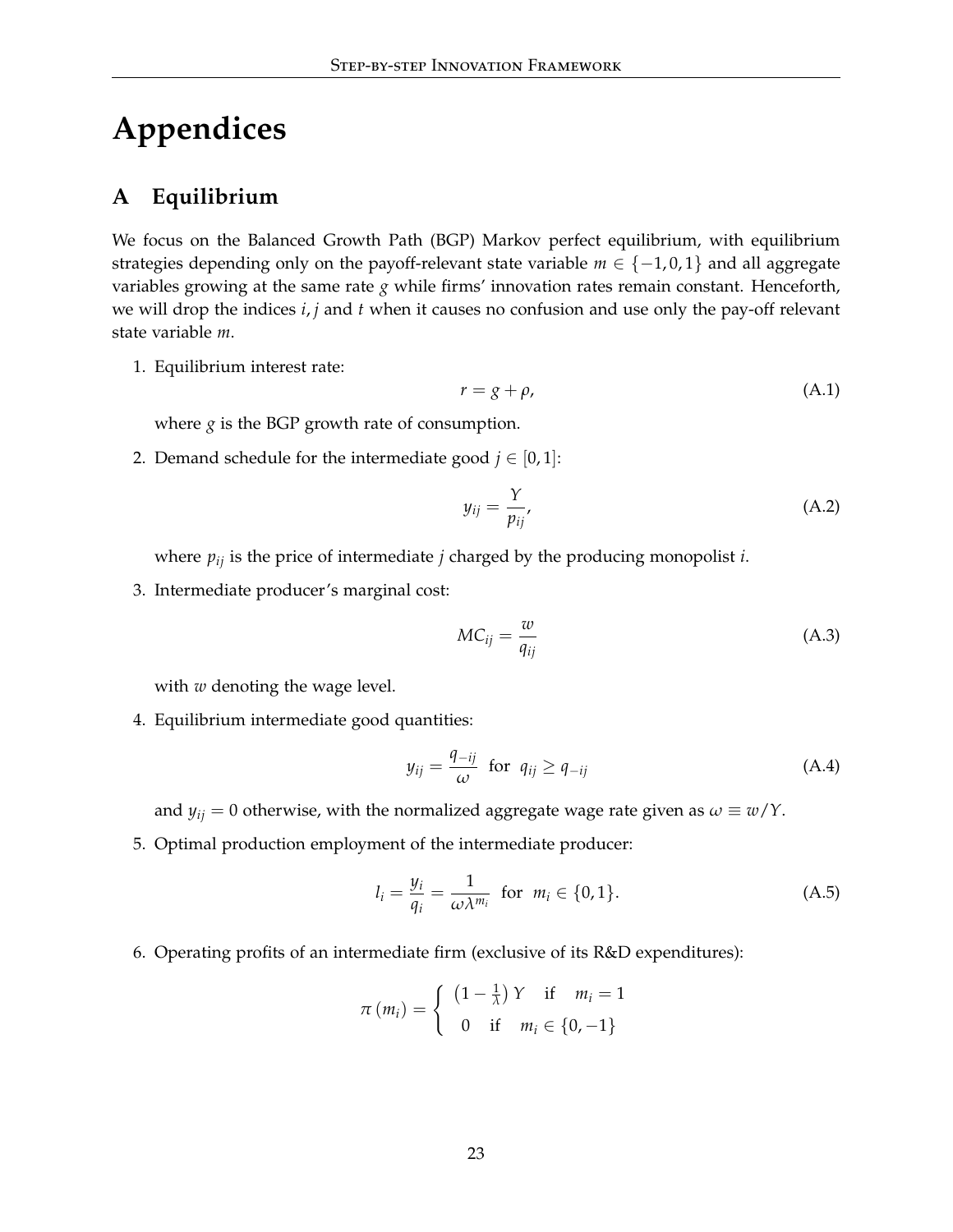7. Markups in leveled ( $m_j = 0$ ) and unleveled ( $m_j = 1$ ) sectors:

$$
Markup_j = \frac{p_{ij}}{MC_{ij}} - 1 = \begin{cases} \lambda - 1 & \text{if } m_j = 1\\ 0 & \text{if } m_j = 0 \end{cases}
$$

8. Aggregate labor share  $\omega$  (equal to the normalized wage rate in the economy):

$$
\omega = 1 - \mu \frac{(\lambda - 1)}{\lambda}.
$$
\n(A.6)

9. Stock market value of firms that are in state  $m_i \in \{-1,0,1\}$ , which are denoted by  $v_{m_i}$ :

$$
\rho v_1 = \max_{x_1} \left\{ \left( 1 - \frac{1}{\lambda} \right) + x_1 \left[ v_1 - v_1 \right] + (x_{-1} + \delta) \left[ v_0 - v_1 \right] \right\}
$$
  
\n
$$
\rho v_{-1} = \max_{x_{-1}} \left\{ -\frac{x_{-1}^2}{2} + (x_{-1} + \delta) \left[ v_0 - v_{-1} \right] \right\}
$$
  
\n
$$
\rho v_0 = \max_{x_0} \left\{ -\frac{x_0^2}{2} + x_0 \left[ v_1 - v_0 \right] + x_0 \left[ v_{-1} - v_0 \right] \right\}.
$$

10. Optimal innovation decisions of leaders, neck-and-neck firms and followers:

$$
x_1 = 0
$$
  
\n
$$
x_0 = v_1 - v_0
$$
  
\n
$$
x_{-1} = v_0 - v_{-1}.
$$
\n(A.7)

11. The law of motion for  $\mu$ :

$$
\dot{\mu} = -\mu (x_{-1} + \delta) + (1 - \mu)2x_0.
$$
 (A.8)

### <span id="page-24-0"></span>**B Proof of Proposition [1](#page-16-1)**

In this environment firm values can be written as

$$
rv_{-1} = -\frac{x_{-1}^2}{2} + x_{-1} [v_0 - v_{-\bar{m}}]
$$
  
\n
$$
rv_0 = -\frac{x_0^2}{2} + x_0 [v_1 - v_0] + x_0 [v_{-1} - v_0]
$$
  
\n
$$
rv_1 = 2\Xi - \frac{x_1^2}{2} + x_1 [v_1 - v_1] + x_{-1} [v_0 - v_1]
$$

Here,  $v_m \equiv V_m q^{-1}$ . Note that, in this setting, the leader does not innovate, i.e.,  $x_1 = 0$ . Now we show  $x_0 > x_{-1} > 0$ .

1.  $v_1 > v_0$ : Assume not such that  $v_0 \geq v_1$ . Then  $[v_1 - v_0] \leq 0$ , and  $x_0 = 0$ . This implies